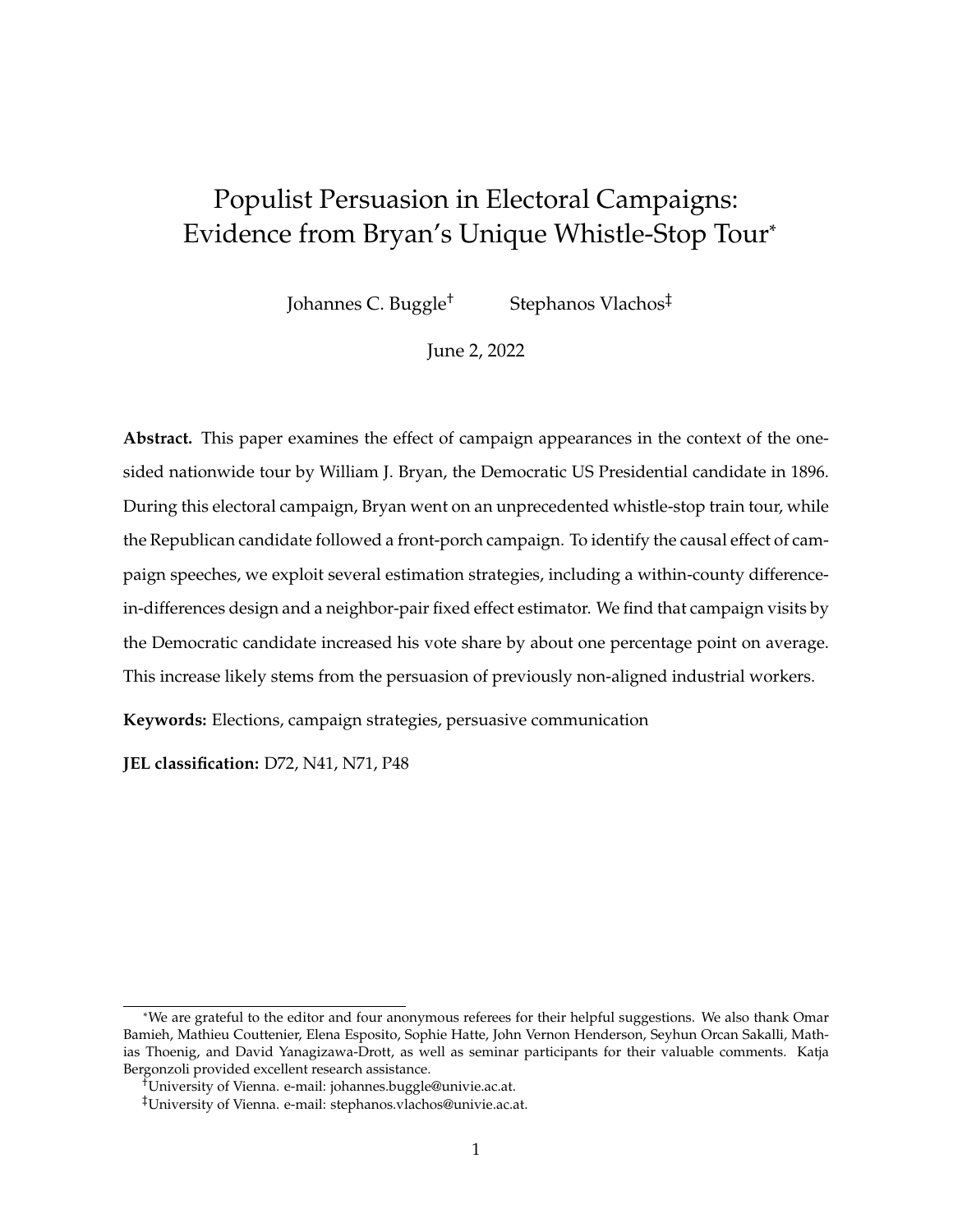# **1 Introduction**

Despite the opportunities that modern communication technologies offer to reach an evergrowing audience, traditional campaign appearances remain an important strategy for candidates running for office [\(Shaw and Gimpel,](#page-34-0) [2012\)](#page-34-0). This could be because personal contact is a key determinant of the effectiveness of persuasion. Reaching out personally to people during rallies and mass events seems a particularly important campaign strategy for politicians who position themselves as the candidate of the people against established elites (e.g. [Kaltwasser et](#page-33-0) [al.,](#page-33-0) [2017;](#page-33-0) [De La Torre,](#page-34-1) [2018\)](#page-34-1). Personal visits allow to signal the candidate's genuine interest in popular concerns and to display popular appeal to the wider electorate.

In this paper, we evaluate the persuasive effects of local campaign visits in a unique historical context: the first major one-sided nationwide speaking tour by a US Presidential candidate. In the 1896 election, due to limited funding, the Democratic candidate William Jennings Bryan broke with tradition and adopted an unprecedented campaign strategy by using the rail network to go on a national speaking tour. Bryan, also nicknamed "the Great Commoner", ran on an anti-establishment platform that fought for the interests of the common men who had suffered from the economic depression of the early 1890s and against the elite capitalists, no-tably through the abolishment of the gold standard.<sup>[1](#page-0-0)</sup> From July to early November 1896, Bryan, an exceptional orator, gave more than 700 speeches, addressing a staggering 4 million voters. In contrast, his opponent the Republican William McKinley followed a traditional front-porch campaign, inviting voters to his house. Bryan went on to lose the election, but his strategy was adopted by the Republican party by 1900.

While campaign appearances remain one of the oldest and most important electoral strategies, causal evidence of its effects on voting outcomes and the mechanisms driving such effects is still limited [\(Kalla and Broockman,](#page-33-1) [2018\)](#page-33-1). Our setting has several attractive features that en-

 $1$ Contemporary observers have drawn parallels between the political platforms and campaigning styles of Donald J. Trump and William J. Bryan. See for example "The Trump before Trump" in *The Wall Street Journal*, July 16, 2016. Indeed, both were relatively unknown in the political arena, campaigned in the aftermath of an economic crisis, bypassed traditional party structures, positioned themselves as the protector of the common people against the elite, and used modern technologies to communicate directly with voters (Twitter/railroad). An important difference is that Bryan is typically considered a left-wing populist (see e.g. [Acemoglu et al.,](#page-30-0) [2013\)](#page-30-0), while Trump a right-wing one.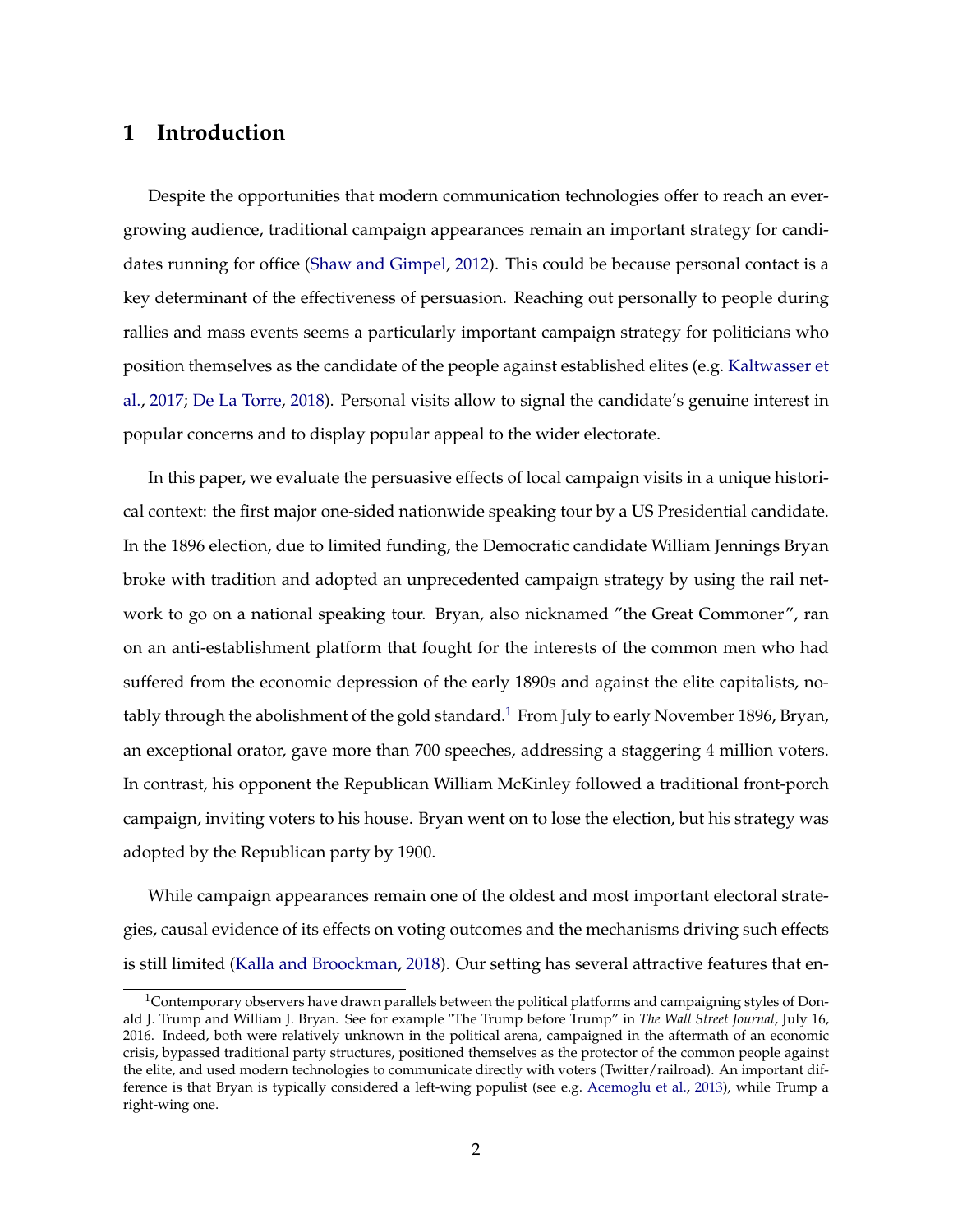able us to contribute to this discussion. First, the campaign, due to its novelty, drew immense crowds, increasing the scope for persuasive communication, while also informing on the potential first-mover advantage in adopting new technologies in electoral races. Crucially, as the candidate's goal was the persuasion of the urban working population, the setting allows disentangling the mobilizing and persuasive effects of local visits by politicians. Moreover, from an identification perspective, the focus on a one-sided campaign that is constrained by the lack of detailed information on voter preferences and the pre-existing railroad network helps us to overcome the methodological challenges that the estimation of campaign effects traditionally faces. Finally, while one-sided campaigns are unlikely in pluralist democracies nowadays, the setting provides evidence on the question of campaign effects in situations where one candi-date has an exceptionally strong advantage in campaigning.<sup>[2](#page-0-0)</sup>

To estimate the effect of speeches on electoral support, we exploit several estimation strategies. In our baseline approach, we estimate cross-sectional within-state OLS regressions. The results suggest that places where Bryan appeared showed increased support for the Democrats in the election, conditional on previous electoral outcomes and observable county characteris-tics.<sup>[3](#page-0-0)</sup> Yet, the places visited by Bryan were not more likely to vote for the Democratic candidate in any of the previous three elections. Those counties are nonetheless different along several dimensions. Most notably, speech counties are more populated and industrial; as such, they could also differ in other aspects, which would not be captured by our control variables. To address this issue, we formally assess how important selection on unobservables has to be to explain away the effect of Bryan's speeches. We also consider a variety of additional estimation methods, such as neighbor-pair fixed effects estimations, matching counties on observable characteristics, balancing counties on pre-treatment covariates, and within-congressional dis-

 $^2$ In all US Presidential campaigns since the 1960s, both the candidates of the Republican and Democratic parties made personal appearances [\(Althaus et al.,](#page-30-1) [2002;](#page-30-1) [Wood,](#page-34-2) [2016\)](#page-34-2). Personal appearances by the major party leaders have become an integral part of electoral campaigns in democracies nowadays, see e.g. [Althaus](#page-30-2) [\(2009\)](#page-30-2) for Germany, [Middleton](#page-33-2) [\(2021\)](#page-33-2) for the UK, and [Schmitt et al.](#page-33-3) [\(2015\)](#page-33-3) for the European Parliamentary Elections. Some countries have relaxed campaign financing rules recently, such as the United States following the *Citizens United vs. FEC* ruling. Such decisions could, under some circumstances, give an exceptionally strong campaign advantage to one candidate.

<sup>&</sup>lt;sup>3</sup>Democratic and Populist support in the 1892 election are very strong predictors of the 1896 Democratic vote share, despite the fact that the election of 1896 is often considered to be a critical juncture in American politics [\(Key Jr,](#page-33-4) [1955;](#page-33-4) [Azari and Hetherington,](#page-30-3) [2016\)](#page-30-3).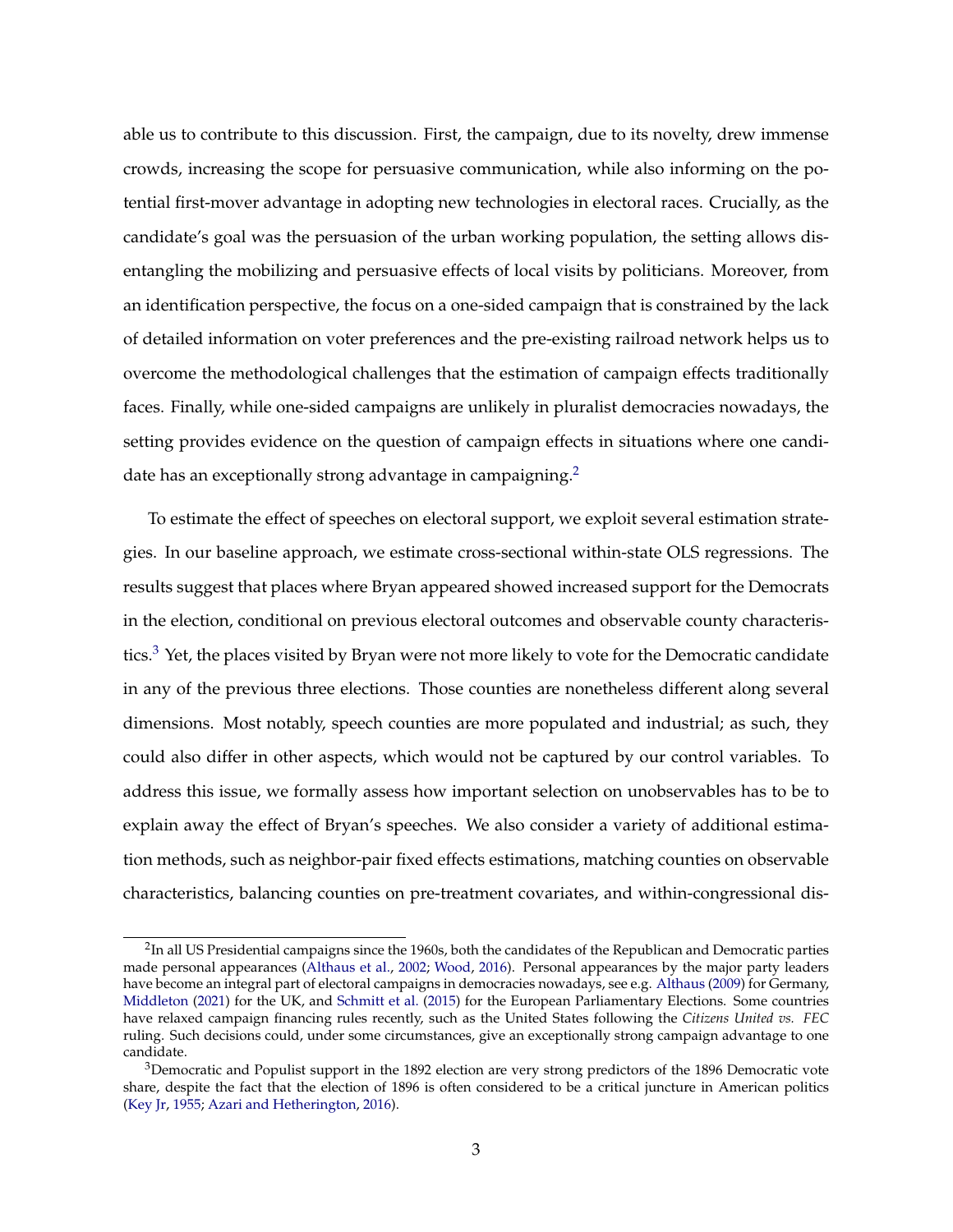trict estimations. The results confirm the baseline cross-sectional findings.

We then make use of the panel structure of our data and estimate a within-county flexible difference-in-differences specification that accounts for time-invariant unobserved heterogeneity but also allows for the effect of observable characteristics to vary in time. Throughout all specifications, we estimate a positive effect of speeches that is significant and economically meaningful – it amounts to an increase in the Democratic vote share by about one percentage point. We also assess the sensitivity of the difference-in-difference to the specificity of the context. We first estimate the difference-in-differences model using the Republican vote share as the outcome. We then perform a placebo estimation that uses counties in the states that Bryan did not visit to evaluate whether speech counties would have voted for Bryan even in the absence of speeches.

Finally, we examine whether the gains resulted from persuading voters or mobilizing citizens that were already more supportive of the candidate's program. To disentangle these two components, we analyze the effect of speeches on two different sub-groups, industrial workers and farmers. We find that speeches had a larger effect in locations with many industrial workers, suggesting that Bryan succeeded to persuade new voters rather than mobilizing the already predisposed agricultural electorate. We also investigate the origin of the votes gained by focusing on the debate on silver. The findings suggest that the increase in the Democratic vote comes at the expense of "pro-gold" parties, namely Republicans, the "narrow-gauge" Prohibition party, and Gold Democrats, while there is no impact on votes for other "free silver" parties.

**Related Literature.** A large literature in political science and economics has studied different means to deliver political information and their implications for voter choices. Our paper relates in particular to previous work investigating the effect of campaign visits on voter preferences. $4$  Early contributions developed the hypothesis that political campaigns have only minimal effects on votes ("minimal effect hypothesis"). However, this early literature is criticized

<sup>4</sup>See [Kalla and Broockman](#page-33-1) [\(2018\)](#page-33-1) and [DellaVigna and Gentzkow](#page-31-0) [\(2010\)](#page-31-0) for reviews of field and natural experiments, respectively.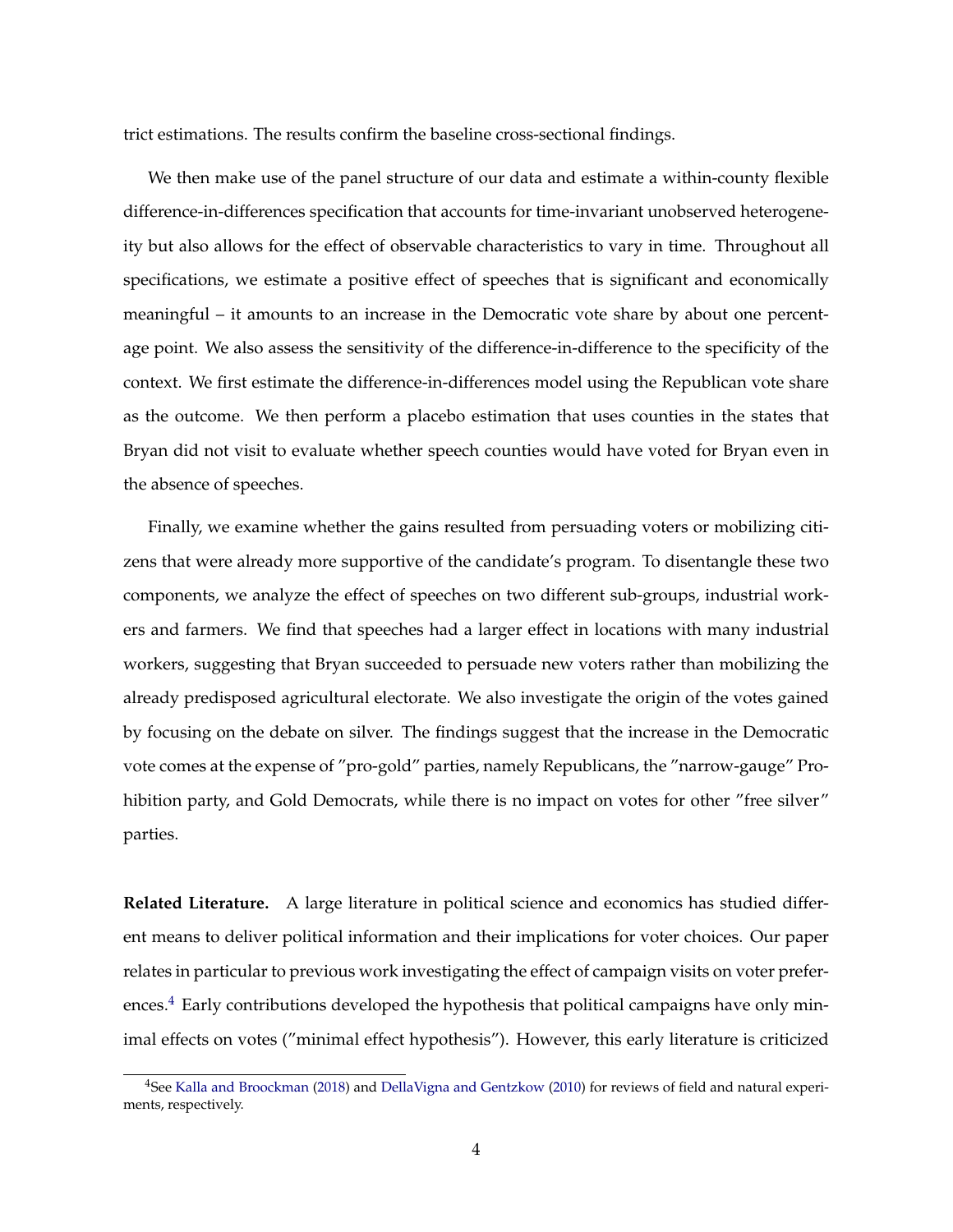for struggling in credibly identifying causal effects [\(DellaVigna and Gentzkow,](#page-31-0) [2010\)](#page-31-0). In particular, many previous studies looked at the effects of two politicians campaigning simultaneously, which complicated the identification of aggregate effects, since campaigns might cancel each other out [\(Iyengar and Simon,](#page-32-0) [2000\)](#page-32-0). The identification of campaign effects could furthermore be contaminated by previous electoral campaigns and by the presence of mass media. The latter might reduce the importance of information transmission of in-person appearances and lower the scope for belief-based persuasion, thus restricting the impact of campaign visits to non-informative dimensions (referred to as preference-based persuasion in [DellaVigna and](#page-31-0) [Gentzkow,](#page-31-0) [2010\)](#page-31-0).

Papers that are more recent find mixed results. Some contributions document a positive effect for one of the candidates running [\(Jones,](#page-32-1) [1998;](#page-32-1) [Herr,](#page-32-2) [2002;](#page-32-2) [Holbrook,](#page-32-3) [2002\)](#page-32-3). [Heersink and](#page-32-4) [Peterson](#page-32-4) [\(2017\)](#page-32-4) that look at the campaigns of Truman and Dewey in 1948 attribute campaign effects to the higher quality of the candidate. Other studies find limited or no effects [\(Wood,](#page-34-2) [2016;](#page-34-2) [Devine,](#page-31-1) [2018;](#page-31-1) [Abramowitz and Panagopoulos,](#page-30-4) [2020\)](#page-30-4). For example, [Selb and Munzert](#page-33-5) [\(2018\)](#page-33-5) document that speeches given by Hitler did not affect voting in the Reichstag elections, while [Jäger](#page-32-5) [\(2019\)](#page-32-5) finds that a one-sided re-vote campaign by a minor right-wing party (BIW) had long-lasting effects on votes in one of the precincts of Bremenhaven, Germany.<sup>[5](#page-0-0)</sup>

Our paper contributes to these studies in several important ways: first, we are examining a setting where only one candidate, Bryan, went on the campaign trail - a situation that "occurs rarely, if at all, in presidential campaigns, the races most often studied." [\(Iyengar](#page-32-0) [and Simon,](#page-32-0) [2000\)](#page-32-0). Thus, our setting eliminates the possibility of offsetting campaign messages through rival campaign visits and identifies a general equilibrium effect (see [Kalla and Broock](#page-33-1)[man,](#page-33-1)  $2018$ <sup>[6](#page-0-0)</sup> Second, we try to improve on causal identification relative to previous studies by formally investigating selection on unobservables and by applying a flexible differencein-differences estimator that effectively controls for local unobservable county characteristics.

 $5$ As in our paper, [Selb and Munzert](#page-33-5) [\(2018\)](#page-33-5) find positive effects in the only one-sided campaign in their sample taking place in 1932. [Jäger](#page-32-5) [\(2019\)](#page-32-5) looks at electoral outcomes in 5 Bremenhaven precincts over the 2003-2015 period. We improve upon these findings by using a much larger electoral campaign; while Hitler only gave 21 speeches and BIW campaigned in a single precinct, Bryan gave a full 746 speeches in 386 counties.

<sup>6</sup>We do not exclude that the campaign of the rival McKinley offset Bryan's effort through, for example, print propaganda. We analyze this possibility empirically.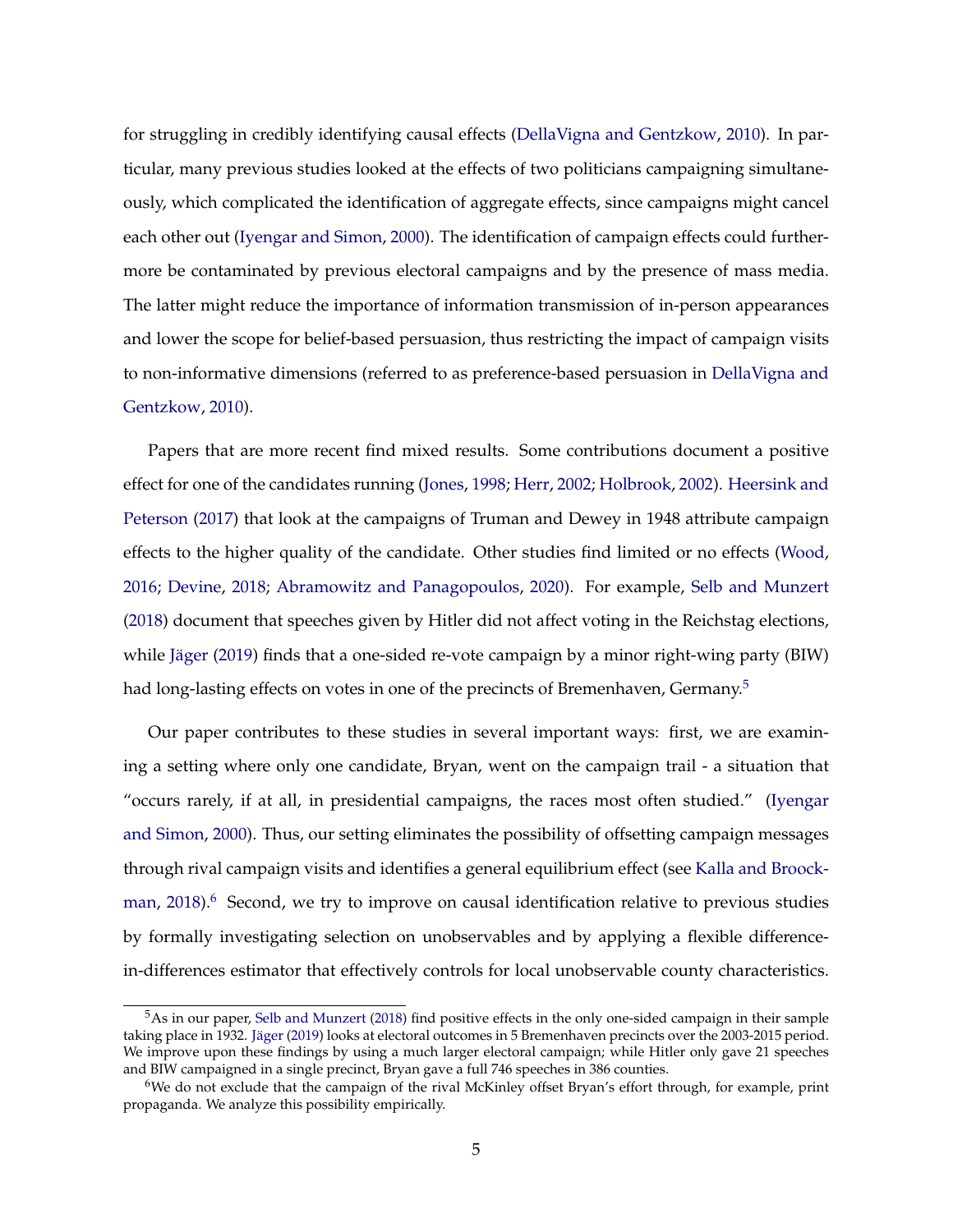Moreover, we make progress on the mechanisms behind campaign effects: as Bryan's goal was the persuasion of the urban working population, our setting allows us to disentangle the mobilizing and persuasive effects of local visits by politicians, in the spirit of [Pons](#page-33-6) [\(2018\)](#page-33-6) and [Spenkuch and Toniatti](#page-34-3) [\(2018\)](#page-34-3). In our setting persuasion can take place via both informative and non-informative dimensions, as the election takes place in a period when the media is confined to local print media. Finally, since the campaign is the first of its sort, the setting also informs of the potential first-mover advantage in adopting new technologies in electoral campaigns.

Besides campaign visits, our study also relates to the literature on political communica-tion and persuasion more broadly.<sup>[7](#page-0-0)</sup> The expansion of the railroad network was a significant technological innovation in the late 19th century. We therefore also relate to the literature investigating the impact of new technologies on political outcomes, such as the radio [\(Strömberg,](#page-34-4) [2004;](#page-34-4) [Adena et al.,](#page-30-5) [2015;](#page-30-5) [Wang,](#page-34-5) [2021\)](#page-34-5), television [\(Gentzkow,](#page-31-2) [2006\)](#page-31-2), and the internet [\(Campante](#page-31-3) [et al.,](#page-31-3) [2017;](#page-31-3) [Guriev et al.,](#page-32-6) [2021\)](#page-32-6). Lastly, our findings speak to studies documenting the influence of visits of leaders on outcomes such as fertility behavior, the diffusion of religion, and nation-building [\(Bassi and Rasul,](#page-30-6) [2017;](#page-30-6) [Becker et al.,](#page-30-7) [2020;](#page-30-7) [Assouad,](#page-30-8) [2021\)](#page-30-8).

# **2 Historical background & data**

#### **2.1 The 1896 electoral campaign**[8](#page-0-0)

The 1896 US Presidential Campaign followed the 1893 financial crisis that led to one of the worst recessions in US history, with decreasing prices, a threefold increase in unemployment, and widespread political discontent [\(Romer,](#page-33-7) [1986\)](#page-33-7). The crisis put great pressure on the Government's gold reserves. Debates about whether to abolish the gold standard and to switch to the coinage of silver ("Free Silver") had already appeared in the previous decades. Free silver traditionally had a strong support base in the farming population that hoped for increases in crop prices and an easier payback of their credits. This agrarian movement went on to form

<sup>&</sup>lt;sup>7</sup>See [Gerber et al.](#page-32-7) [\(2011\)](#page-32-7) and [DellaVigna and Kaplan](#page-31-4) [\(2007\)](#page-31-4) for two seminal contributions.

<sup>8</sup>This section draws on [Jones](#page-33-8) [\(1964\)](#page-33-8) unless otherwise stated.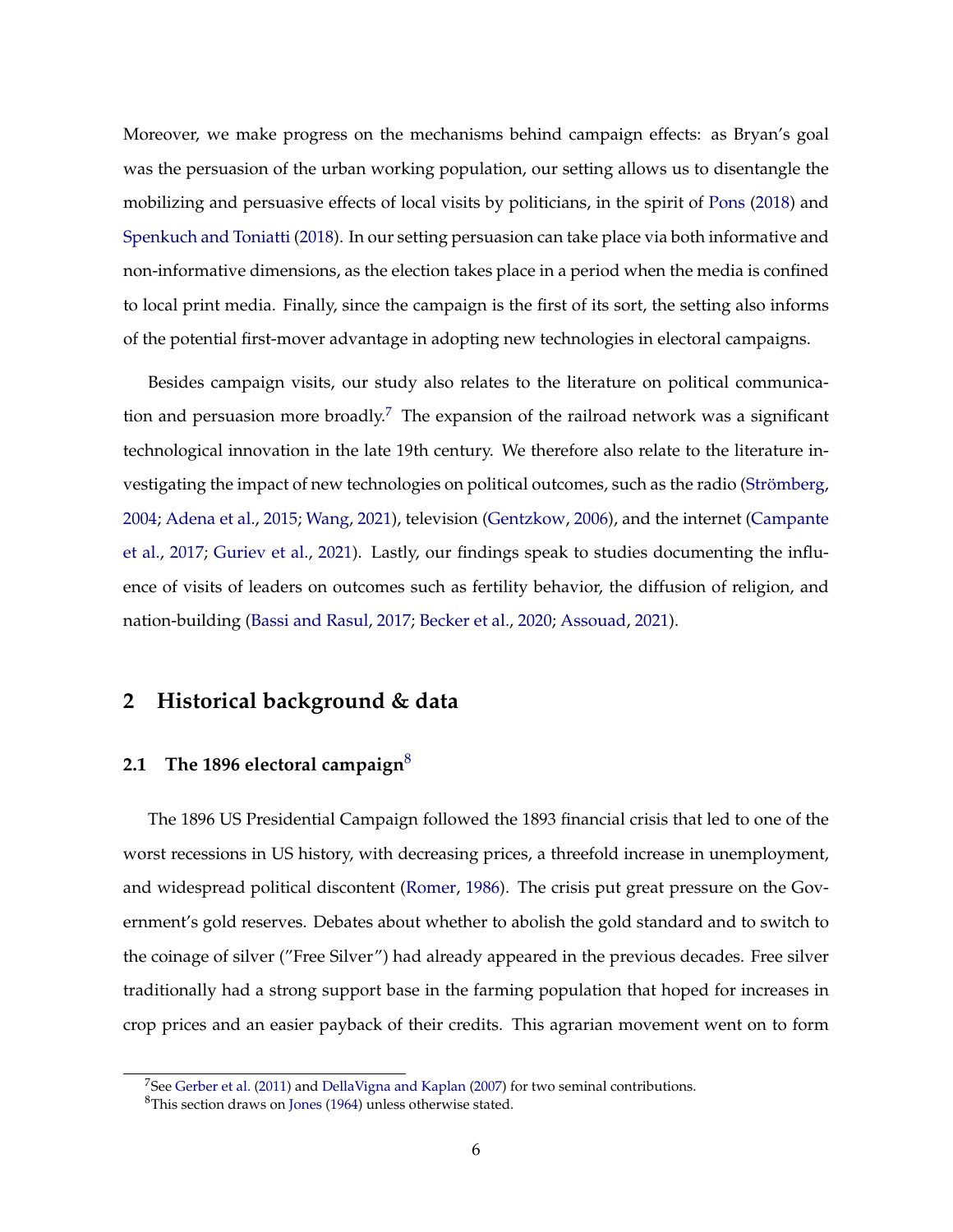the Farmer's Alliance, which became the People's Party in the early 1890s (also known as the Populist Party). The debates on free silver intensified after the financial crisis of 1893 and became a central topic of the 1896 election. "Silverites" believed that an inflationary expansion of silver would help the economy to grow. On the other hand, bankers and other creditors, as well as entrepreneurs and industrial capitalists feared increasing costs of production and favored deflation.

Running on a free silver platform and promoting the fight of farmers and laborers against elite capitalists, William Jennings Bryan became the presidential candidate of the Democrats, the Populist Party, and a branch of the Republicans ("Silver Republicans").<sup>[9](#page-0-0)</sup> His opponent was William McKinley, a Republican that rejected inflationary policies. The electoral landscape was partly pre-determined. While Bryan had a strong voter base in the South and Mountain states, McKinley could be sure to win the Eastern states. The decisive battleground was therefore in the states of the Midwest and those of the border regions to Canada.

To win the presidential race, Bryan and McKinley followed very different campaigning strategies. McKinley could rely on the well-oiled fundraising machinery of the Republican party that targeted donations from business owners and raised a total of about \$3.6 million [\(Pixton,](#page-33-9) [1955\)](#page-33-9). McKinley's campaign used the funds to finance rallies and print propaganda that intended to throw mud at the Democratic candidate, calling him a "Popocrat". In addition, McKinley invited about 500,000 voters to his home in Canton, Ohio, where he would address his visitors. Bryan's budget, on the other hand, was meager and amounted to only \$675,000 [\(Pixton,](#page-33-9) [1955\)](#page-33-9). In light of this financial shortage, Bryan decided it would be cheaper for him to travel personally to the electorate than to bring people to him. Bryan – who appears to have been a mesmerizing orator – hoped that this way he could speak to a much greater number of voters, and convince them to vote for him. While McKinley's staff also considered going on tour, McKinley did not believe that his speaking abilities were on par with Bryan's and responded to his advisors: "I might just as well put up a trapeze on my front lawn and compete with some professional athlete as go out speaking against Bryan." [\(Jones,](#page-33-8) [1964,](#page-33-8) p. 277).

 $9$ Other issues than silver that Bryan mentioned in his speeches included the income tax, states' rights, and the coercion of farmers and the laboring class by bankers and employers [\(Jones,](#page-33-8) [1964,](#page-33-8) p. 314).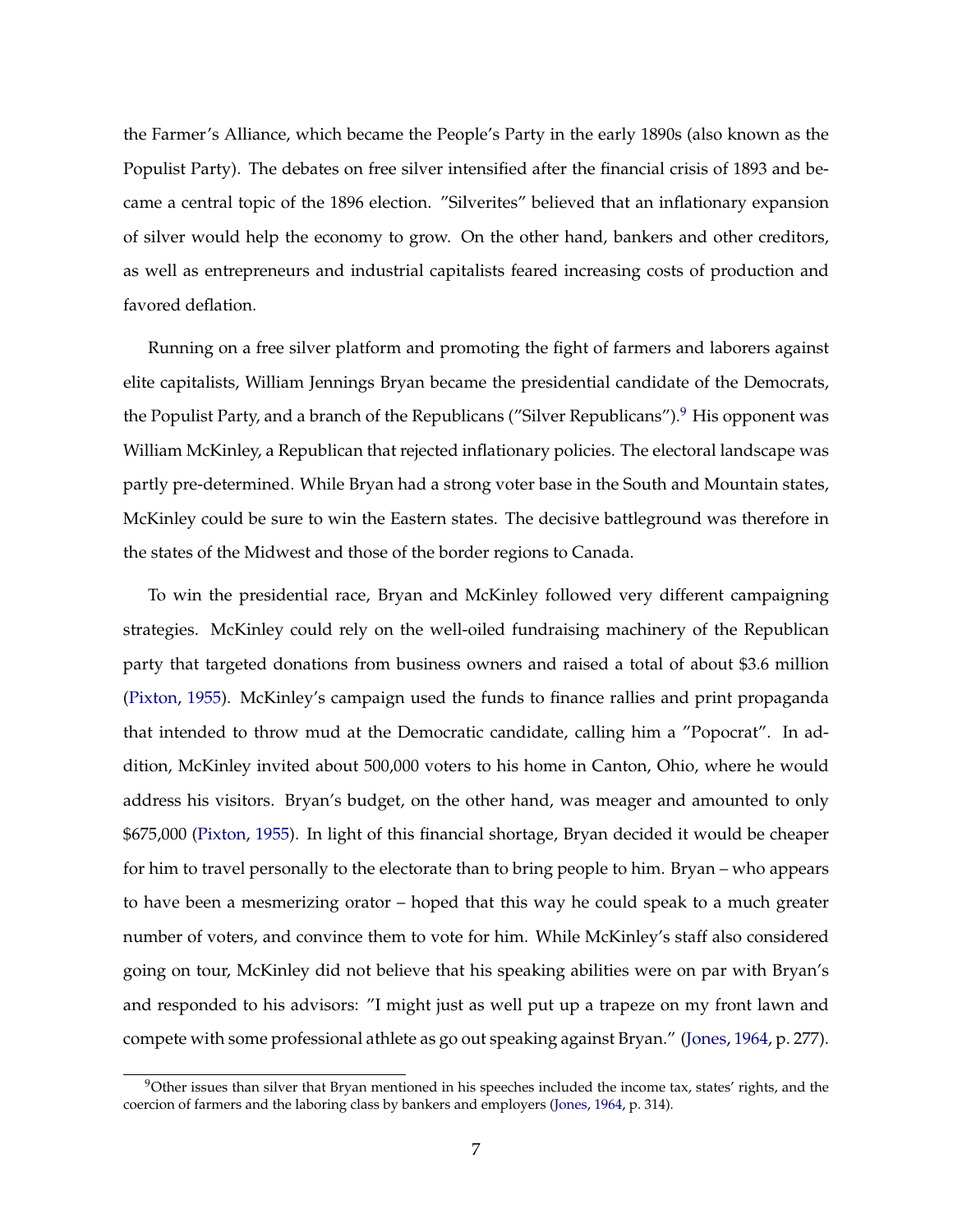<span id="page-7-0"></span>

Figure 1 – Bryan's speeches in the 1896 campaign

*Note*: Map of William Jennings Bryan presidential campaign in 1896 by trip. County limits as of 1900. Shaded counties are locations with at least one speech. Stars indicate the largest city in each state in the 1890 population census.

In an unprecedented campaigning strategy, Bryan became the first candidate to crisscross the nation and to address large parts of the public face-to-face using the state-of-the-art mode of transportation, the railroad. Bryan traveled on four separate trips to 546 cities, in 386 counties, and 26 states, covering 18,009 miles according to his diary. He gave a total of 746 speeches in 113 days, addressing an estimated 4 million voters. Bryan's speech was almost always identical and focused heavily on the issue of free silver. Possibly, even more than the speech itself, the in-person contact with the public might have been the most significant feature of Bryan's visits [\(Young,](#page-34-6) [2017\)](#page-34-6). The charismatic Democratic candidate attracted large and enthusiastic crowds that would celebrate his appearance with all-day-long festivities and demonstrations. The numerous attendance at his speeches also left an impression on the Republicans who responded with more fiercely attempts to discredit the Democratic candidate. In the early stages of his campaign, it looked like Bryan could secure a win in the important states of the Midwest.

Figure [1](#page-7-0) illustrates the spatial extent of Bryan's electoral campaign and the counties in which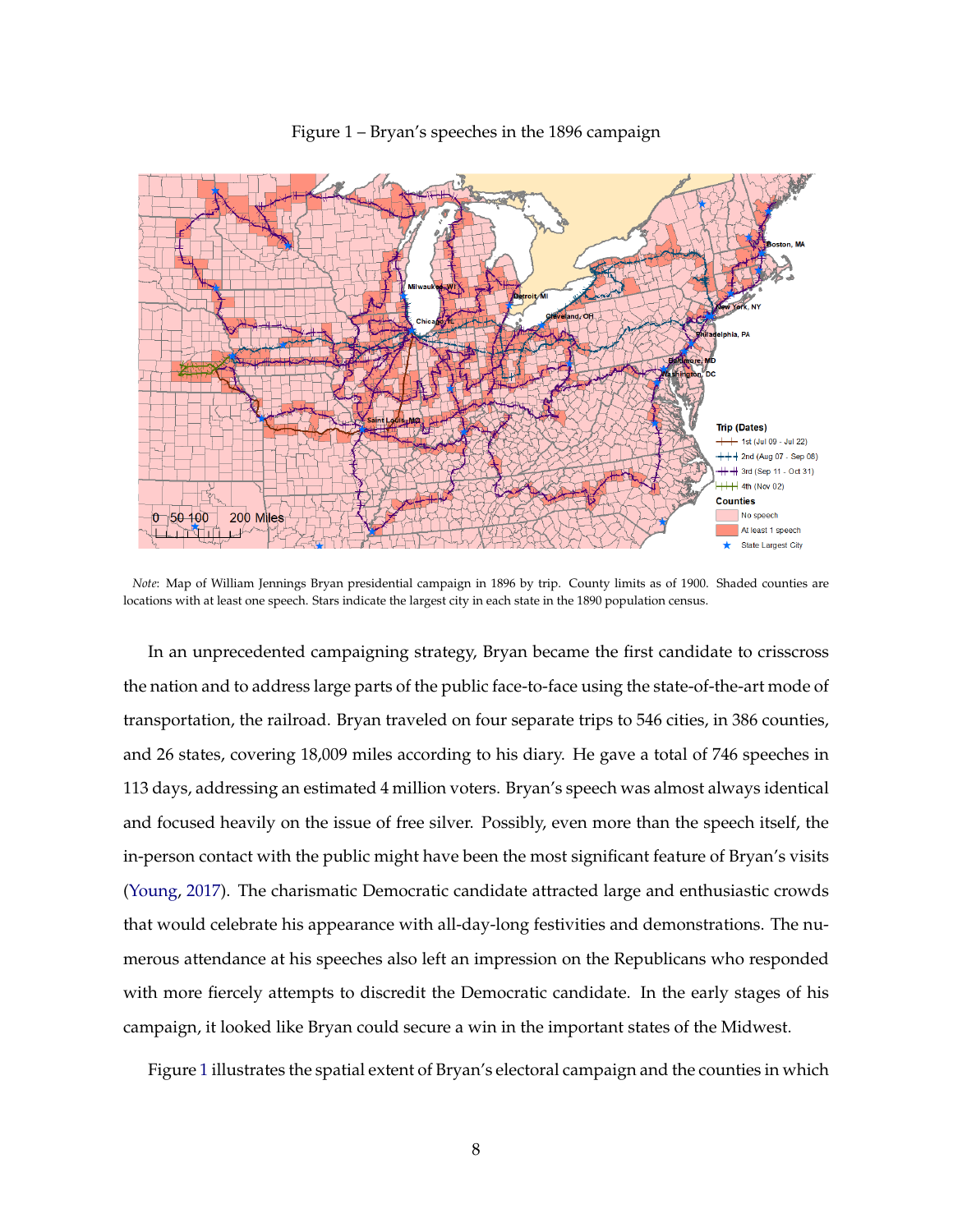he spoke at least once. All trips departed from his home base in Lincoln, Nebraska. As Bryan's platform already appealed to the farming population that favored free silver, he focused a large part of his campaign on the East and Midwest where he intended to gain the votes of the urban labor population. Secret polls conducted months before the election revealed that the overall majority of workers in Illinois and Indiana intended to vote for McKinley [\(Jensen,](#page-32-8) [1971\)](#page-32-8).<sup>[10](#page-0-0)</sup> To win the election, Bryan therefore crucially needed to change the political preferences of the urban population. As evident from Figure [1,](#page-7-0) Bryan seemed to have targeted indeed the large cities where the manufacturing laborers were located.

Although the location of Bryan's appearances in the East and Middle West is consistent with his objective of persuading railroad and factory workers, there was nothing sophisticated about the Bryan's campaign tour. This was partly due to the absence of credible information about voter preferences and to his campaign manager having "no experience in managing a national campaign" [\(Jones,](#page-33-8) [1964,](#page-33-8) p. 298). The tour of Bryan did not seem to have been carefully planned; it was mostly organized state-by-state and "often had a thrown together look, with no central authority supervising the arrangements" [\(Harpine,](#page-32-9) [2006,](#page-32-9) p. 16). Bryan would travel on ordinary public trains; his schedule was not strict, even though he had a general, albeit very rough, itinerary plotted for each trip. Especially in the early trips, the planned timetable was often overturned from one day to another if a local leader asked for an appearance [\(Jones,](#page-33-8) [1964,](#page-33-8) p. 311). Bryan also detoured for private reasons. For example, after accepting his party's nomination in New York City, he traveled to upstate New York to visit a former teacher of his, giving several speeches along the way [\(Jones,](#page-33-8) [1964,](#page-33-8) p. 308).<sup>[11](#page-0-0)</sup>

<sup>&</sup>lt;sup>10</sup>In the late 19th century only *state-level* straw polls could give some clues about voter preferences. By mid-October 1896 a large number of straw polls had been conducted, indicating favorable results for the Republicans among workers. The *Chicago Tribune* poll surveyed 13,182 workingmen, 84% of which were in favor of McKinley; the *Minneapolis Journal* surveyed 1,513 workers, 79% of which declared their intention to vote for McKinley; and the *New York Evening World* surveyed 4,338 workers (59% for McKinley). These results were considered too favorable for the Republicans to be credible [\(Thies,](#page-34-7) [2018\)](#page-34-7).

 $11$ We found several historical newspaper articles in which announcements about the upcoming itinerary were made. They vary in detail and there is a fair deal of discrepancy between the speeches announced in newspapers and actual speeches. While some announcements detail most cities in which he plans to give a speech with the date and time, other announcements are more coarse and only inform about the state ("through Ohio October 19th and 20th; through Indiana October 21st and 22nd; Illinois from October 23rd to 30th"). Interestingly, the content of the newspaper articles does not appear to be location specific, but the identical route description is given in the many newspapers all over the country.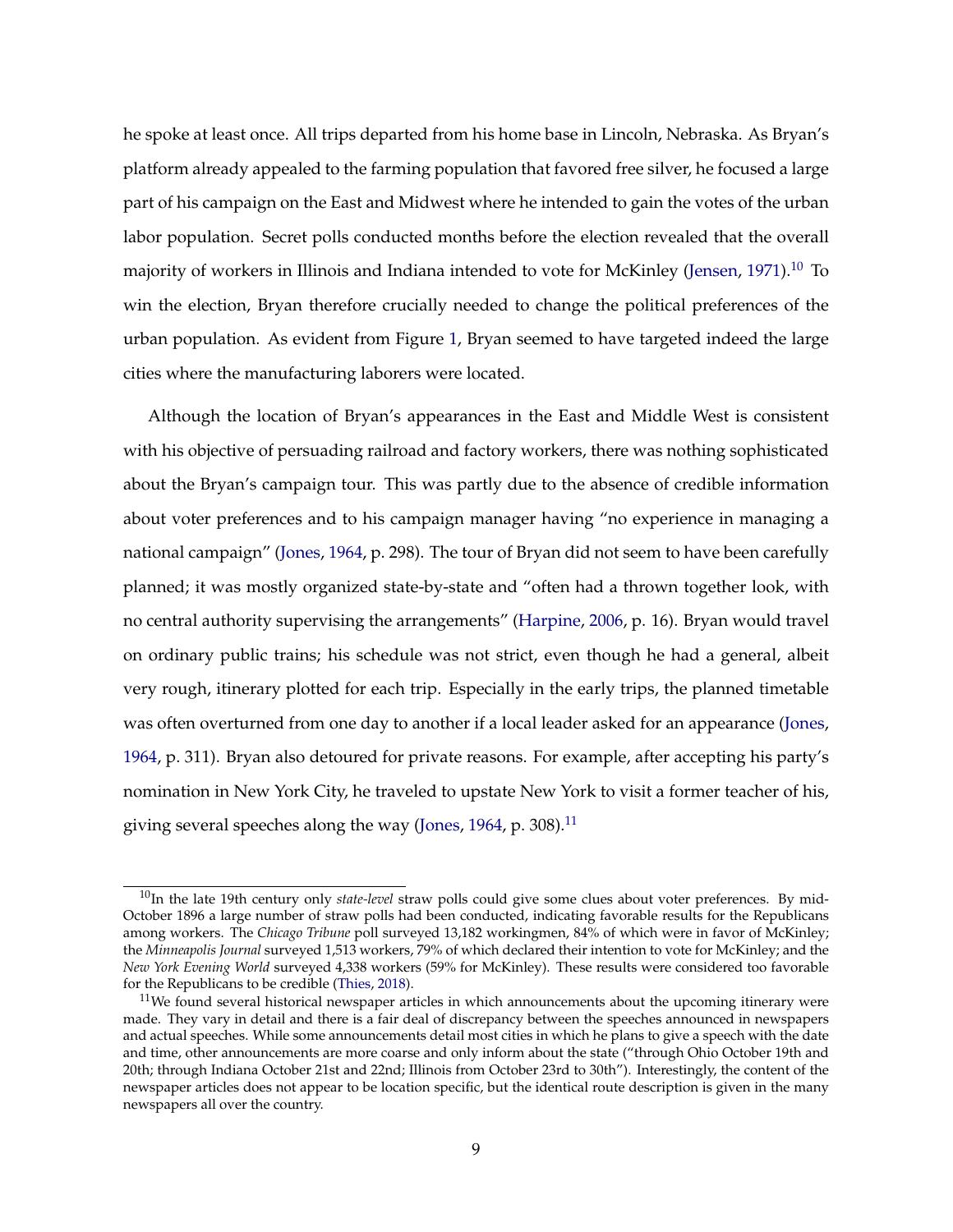Moreover, due to the lack of credible data, Bryan might have misinterpreted public opinion [\(Geer,](#page-31-5) [1991\)](#page-31-5). Possibly, as a result, Bryan campaigned even in states where his chances of winning were small. [Harpine](#page-32-9) [\(2006,](#page-32-9) p. 135), for example, wonders about the "[...] second campaign trip to the East. This may have been a curious campaign decision, since he ended up campaigning in States that he must have known he could not hope to win." Overall, Bryan lost the 1896 Presidential election with 176 electoral votes to 271 won by McKinley – or 46.7% of the popular vote versus a majority of 51.0%. Turnout was almost as high as 80%. Bryan could not win a single state in the Midwest, although he lost in some by close margins: Kentucky by 0.06% (277 ballots) and Indiana by 2.85%. He also lost in a couple of West-coast states by close margins: California (0.64%) and Oregon (2.09%). On the converse, he won in the state of South Dakota by 183 ballots or 0.22% of the vote.

#### **2.2 Data**

We employ several sources of data. Summary statistics of the variables described are provided in Table [1.](#page-11-0) The unit of analysis in this study is a harmonized county. In 1880, 1890, and 1900, there were 2,614, 2,799, and 2,848 counties, respectively (including territories). We harmonize the counties by keeping the largest common area over the three periods. This procedure leads to a set of 2,507 counties; 1,536 counties are in speech states; 1,422 of those had access to railroads in 1896.

**Campaign speeches.** Information on Bryan's railroad trips and the location of his speeches comes from the University of Nebraska "Railroads and the Making of Modern America - A Digital History Project".<sup>[12](#page-0-0)</sup> The data contains for each of the four trips the city in which the speech was given, the date  $\frac{day}{year}$  and – for a limited number of observations – the time of the day. Information on the crowd size is only available for a small number of speech places. We aggregate the speech data on the county level to merge it with electoral outcomes and other covariates described in the following. As Table [1](#page-11-0) reports, Bryan spoke in about 27% of the

<sup>&</sup>lt;sup>12</sup>The data can be accessed via <http://railroads.unl.edu/topics/bryan.php>. Last accessed on Jan 21, 2022.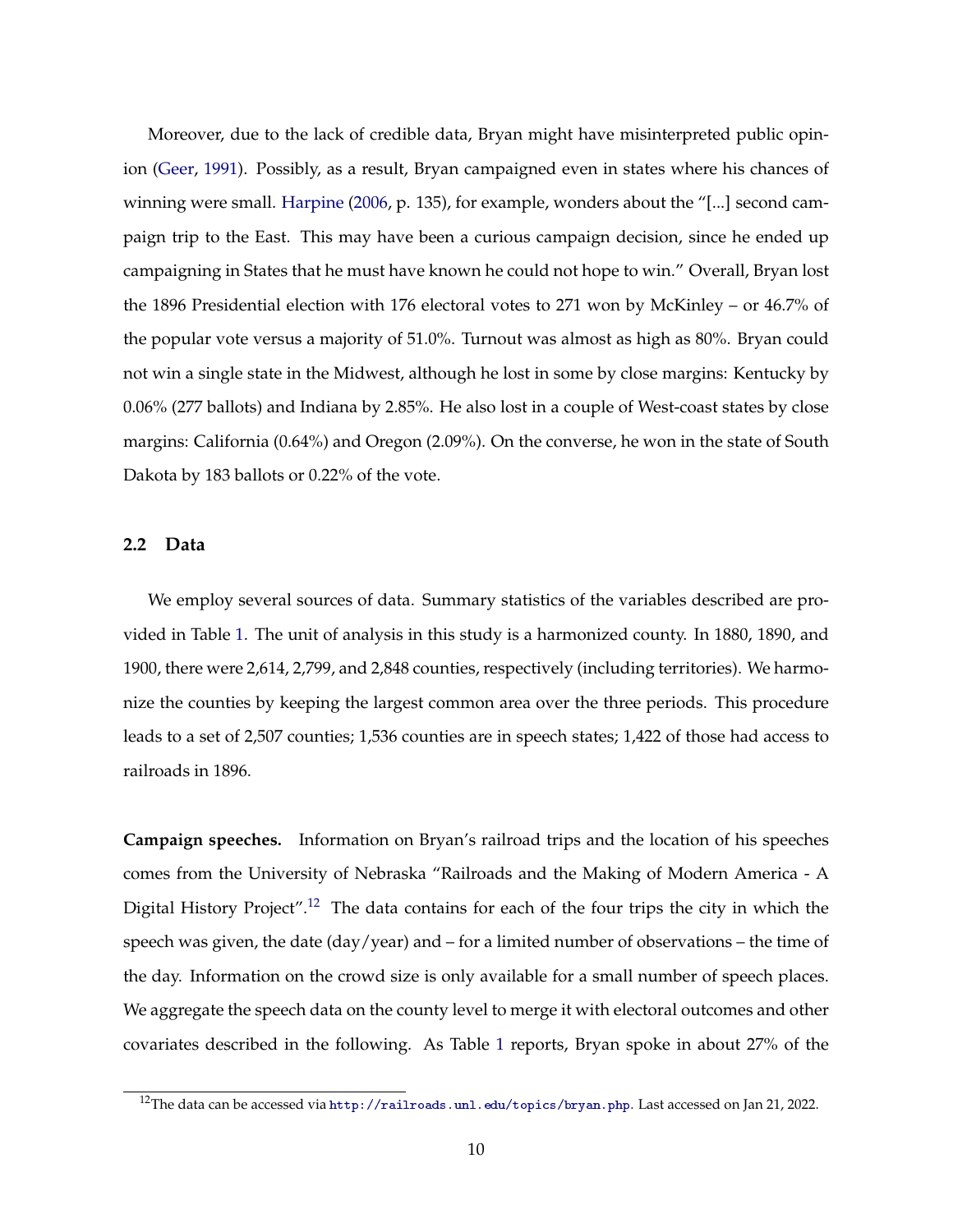counties in our sample, which is composed of counties located in states where Bryan gave at least one speech and that have railroad access.<sup>[13](#page-0-0)</sup>

**Electoral outcomes.** We use data on party vote shares from the *United States Historical Election Returns, 1824-1968* (ICPSR Study no.1). The ICSPR dataset contains information on the vote tally of each party for the period from  $1824$  to  $1968$ .<sup>[14](#page-0-0)</sup> Our main outcome of interest is the vote share of Democrats over valid ballots in the 1896 presidential election. We construct similar variables for every Presidential election during the 1880 to 1900 period. In 1896, Bryan represented both the Democratic and the Populist party. The vote shares of these two parties are therefore aggregated when used as an outcome for the 1892 Presidential election and the 1890 to 1896 Congress. All data is harmonized to our county definitions. At first sight, the average Democratic vote share in the previous election and in 1896 is lower in speech places than in no-speech places, see Table [1.](#page-11-0) This can be explained by the fact that Bryan targeted his campaign to counties and states in which a Democratic majority was not guaranteed.

**County characteristics.** We control for several potential correlates of speech locations and voting behavior measured at the county level. The first set of controls accounts for the geographic location of a county and captures proximity to the political and urban centers, as well as a county's accessibility. We compute the (log) distances of each county to the state capital and to the largest city in the state, as well as its geographic coordinates using ArcGIS. We additionally control for the density of the railroad network (length over the area in 1896) using data from [Atack](#page-30-9) [\(2013\)](#page-30-9). Second, we calculate demographic characteristics of counties based on the decennial censuses available from the "National Historical Geographic Information System" (<nhgis.org>) and the "Integrated Public Use Microdata Series" (<usa.ipums.org>). In particular, we compute the total (log) population per county, the population shares of whites, males above 21 years, individuals below 21, and the share of the district population that lives in the county,

<sup>&</sup>lt;sup>13</sup>Complete data on electoral outcomes and covariates is available for 1,410 of the 1,422 counties that had access to railroads in 1896. Bryan gave a speech in one county for which data is missing (District of Columbia). By restricting the sample to counties with railroads, we are comparing localities where Bryan could have gone and exclude places that he could not have possibly reached from the control group.

<sup>14</sup>Turnout is unavailable in the *United States Historical Election Returns, 1824-1968*. We retrieve this information from [Clubb et al.](#page-31-6) [\(1987\)](#page-31-6). Turnout in [Clubb et al.](#page-31-6) [\(1987\)](#page-31-6) is given as a fraction of the legally eligible electorate.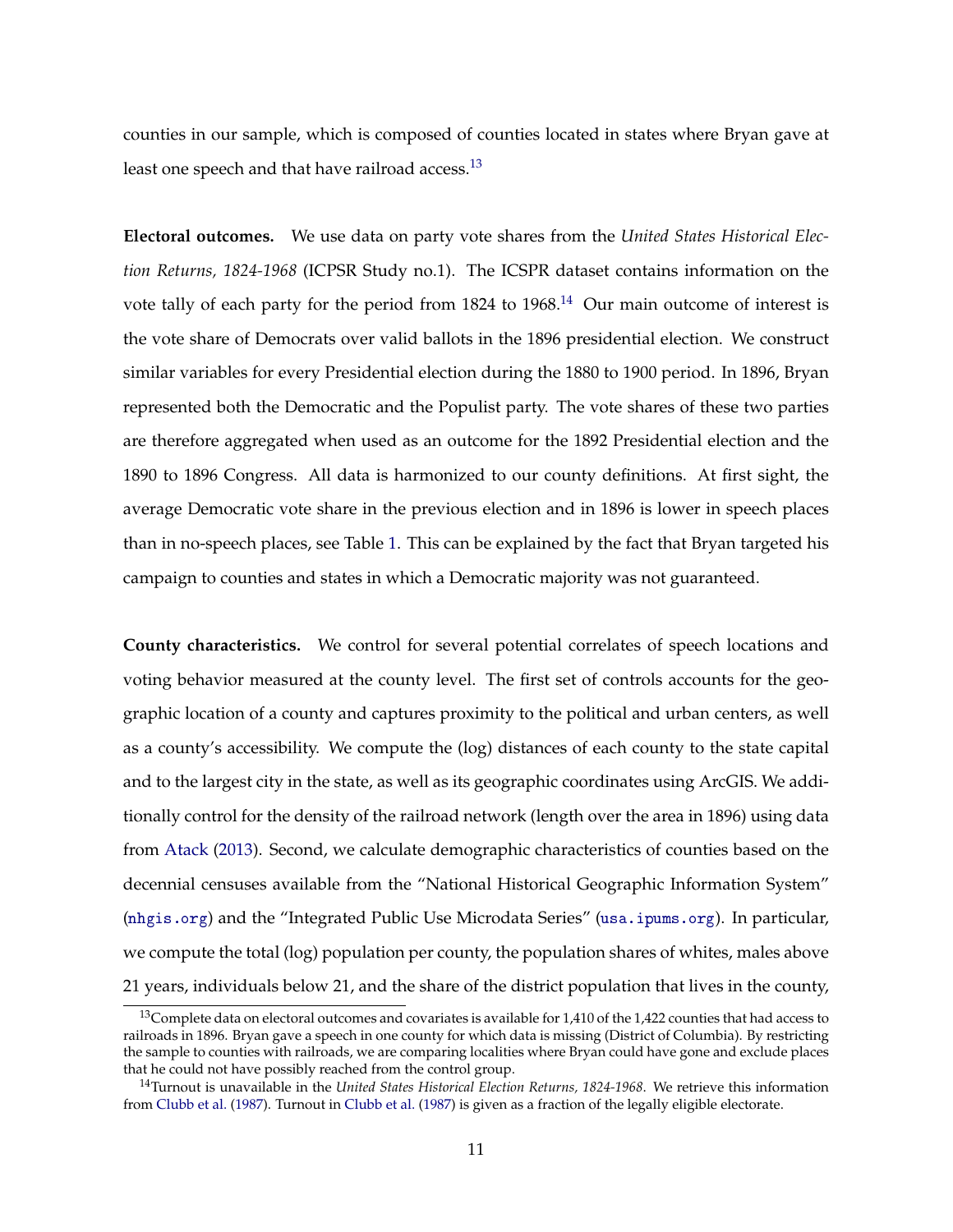<span id="page-11-0"></span>

|                                  | (1)      | (2)                             | (3)                    | (4)            | $\overline{(5)}$  | (6)                    | (7)                   |
|----------------------------------|----------|---------------------------------|------------------------|----------------|-------------------|------------------------|-----------------------|
|                                  | Mean     | <b>Corr 1892</b><br>Dem and Pop | Correlation<br>p-value | Speech<br>mean | No speech<br>mean | Difference<br>in means | Difference<br>p-value |
|                                  |          |                                 |                        |                |                   |                        |                       |
| Speech (binary)                  | 0.27     | $-0.04$                         | 0.10                   | 1.00           | 0.00              | 1.00                   |                       |
| Speeches per 10k pop             | 0.16     | $-0.02$                         | 0.38                   | 0.59           | 0.00              | 0.59                   | 0.00                  |
| Distance to speech (log)         | 3.71     | 0.03                            | 0.29                   | 2.72           | 4.07              | $-1.35$                | 0.00                  |
| Democratic 1896 (%)              | 46.20    | 0.84                            | 0.00                   | 45.69          | 46.39             | $-0.70$                | 0.33                  |
| Democratic 1892 (%)              | 43.10    | 0.54                            | 0.00                   | 44.28          | 42.66             | 1.62                   | 0.07                  |
| Populist 1892 (%)                | 9.12     | 0.24                            | 0.00                   | 7.13           | 9.85              | $-2.73$                | 0.00                  |
| Dem and Pop 1892 (%)             | 52.22    | 1.00                            | $\cdot$                | 51.41          | 52.52             | $-1.11$                | 0.10                  |
| Urban county (binary)            | 0.47     | $-0.16$                         | 0.00                   | 0.77           | 0.35              | 0.42                   | 0.00                  |
| Population (% of district)       | 15.83    | $-0.09$                         | 0.00                   | 25.29          | 12.33             | 12.96                  | 0.00                  |
| Population (log)                 | 9.99     | $-0.07$                         | 0.01                   | 10.50          | 9.80              | 0.71                   | 0.00                  |
| White population (%)             | 92.43    | $-0.32$                         | 0.00                   | 95.45          | 91.32             | 4.14                   | 0.00                  |
| Male above 21 (%)                | 26.99    | $-0.38$                         | 0.00                   | 28.18          | 26.56             | 1.62                   | 0.00                  |
| Aged below 21 (%)                | 34.11    | 0.09                            | 0.00                   | 33.28          | 34.41             | $-1.14$                | 0.00                  |
| Native population (%)            | 88.97    | 0.28                            | 0.00                   | 86.52          | 89.88             | $-3.36$                | 0.00                  |
| Literacy $(\% )$                 | 88.53    | $-0.34$                         | 0.00                   | 92.14          | 87.19             | 4.95                   | 0.00                  |
| News circ (per elig voter)       | 0.14     | $-0.03$                         | 0.32                   | 0.34           | 0.06              | 0.27                   | 0.00                  |
| Railroad density                 | 8.39     | $-0.13$                         | 0.00                   | 11.96          | 7.07              | 4.89                   | 0.00                  |
| Dist to state capital (log)      | 4.83     | $-0.01$                         | 0.76                   | 4.59           | 4.92              | $-0.33$                | 0.00                  |
| Dist to state largest city (log) | 5.03     | $-0.01$                         | 0.76                   | 4.66           | 5.17              | $-0.51$                | 0.00                  |
| Latitude                         | 40.44    | $-0.41$                         | 0.00                   | 40.91          | 40.26             | 0.65                   | 0.00                  |
| Longitude                        | $-86.05$ | $-0.05$                         | 0.08                   | $-86.11$       | $-86.03$          | $-0.08$                | 0.86                  |
| Farmer households (%)            | 47.92    | 0.20                            | 0.00                   | 37.96          | 51.61             | $-13.64$               | 0.00                  |
| Manufacture workers (%)          | 3.92     | $-0.16$                         | 0.00                   | 6.34           | 3.03              | 3.31                   | 0.00                  |
| Crop value change (log)          | $-0.15$  | $-0.37$                         | 0.00                   | $-0.15$        | $-0.15$           | 0.00                   | 0.28                  |
| Dist to silver mine (log)        | 5.72     | $-0.17$                         | 0.00                   | 5.84           | 5.68              | 0.16                   | 0.00                  |
| Dist to gold mine (log)          | 5.63     | $-0.14$                         | 0.00                   | 5.86           | 5.55              | 0.31                   | 0.00                  |
| Observations                     | 1,410    | 1,410                           | 1,410                  | 381            | 1,029             | 1,410                  | 1,410                 |

Table 1 – Summary Statistics

*Notes*: All statistics at the county level. Campaign variables come from the University of Nebraska *Railroads and the Making of Modern America - A Digital History Project*. Election data from *United States Historical Election Returns, 1824-1968* (ICPSR Study no. 1). Railroad data from [Atack](#page-30-9) [\(2013\)](#page-30-9). Population data from the *National Historical Geographic Information System*. Descriptive statistics for all counties in Column (1). Correlation with the joint Democratic and Populist vote in 1892 in Columns (2) and (3). Characteristics of speech and no-speech counties in Columns (4) and (5), and test of means equality of these two groups in Columns (6) and (7).

to account for differences in the size of the voting population for Presidential and Congress Elections. Besides the share of whites, we capture identity politics with the share of natives. Moreover, we compute the literacy rate for individuals aged 21 and above (to capture educational differences and to approximate income), and whether a county is urban (defined as more than 25,000 inhabitants in urban centers). These censuses are available for 1880, 1890, and 1900. Following [Gentzkow](#page-31-2) [\(2006\)](#page-31-2), we linearly interpolate the data for inter-census years. Finally, to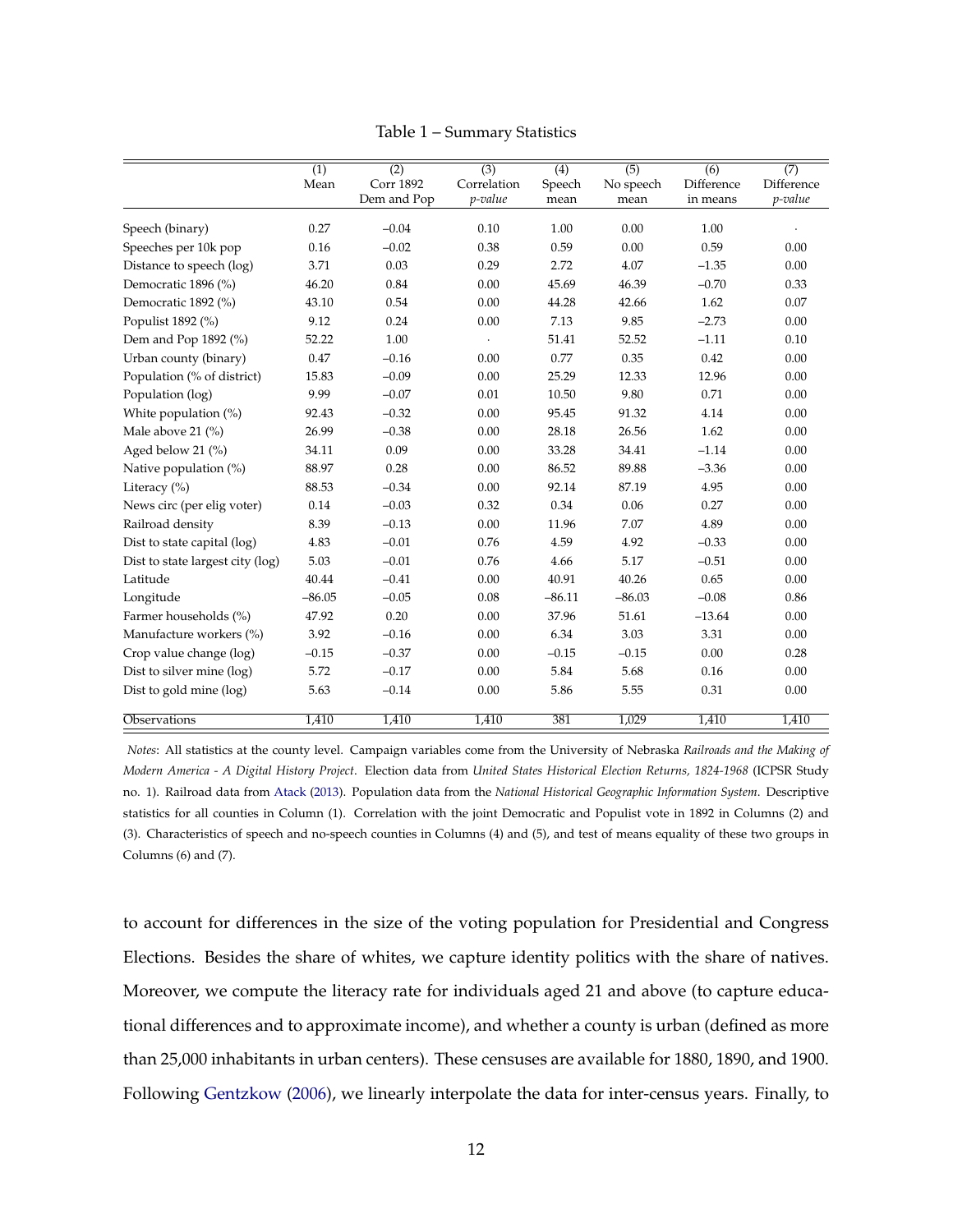take into account differential access to the media as a source of information, we use newspaper circulation per eligible voter from [Gentzkow et al.](#page-32-10) [\(2011\)](#page-32-10).

**Salience of the silver debate.** We include several controls to account for the salience of the silver debate that was central to the campaign. Silver was supported heavily by farmers who worried about falling crop prices that they sought to counter with the coinage of silver to spur inflation. We empirically capture support for the agrarian movement by first controlling for the share of farmers and manufacturing workers in a county (the omitted category being the share of people employed in all other jobs) using information from the NHGIS. Moreover, we control for the local variation in agricultural revenues by combining county-level crop production data with yearly information on national crop prices.<sup>[15](#page-0-0)</sup> Finally, miners also supported free silver. We take variation in mining into account in our empirical specification by controlling for the distance to gold and silver mines; data comes from [Couttenier et al.](#page-31-7) [\(2017\)](#page-31-7).

**Observable differences.** Table [1](#page-11-0) shows that speech counties are different among several dimensions: they are more urban, significantly more populated, and more industrial than nospeech counties. This is in line with the observation that Bryan targeted the urban population which, according to the historical accounts, was not favorable to his central theme of free silver, at least less so than the farming population. The results of the balancedness test imply for our econometric strategy that selection on unobservables (if correlated positively with selection on observables) should work against finding an effect of Bryan's campaign on the Democratic vote share, and possibly introduce a downward bias. We will formally investigate selection on unobservables in the empirical section that follows.

In the Online Appendix, we also examine the determinants of speech locations. We first estimate state-level regressions that reveal that the most important predictor of speeches at the state level is the 1892 joint Democratic-Populist and Republican margin. The choice of states to visit was also driven by the state-level 1892 vote shares of the Democratic and Populist

<sup>&</sup>lt;sup>15</sup>See Online Appendix Section [A.5](#page-0-0) for additional information on the construction of the variable. The section documents that crop price fluctuations are a strong predictor of Populist support in the previous election of 1892.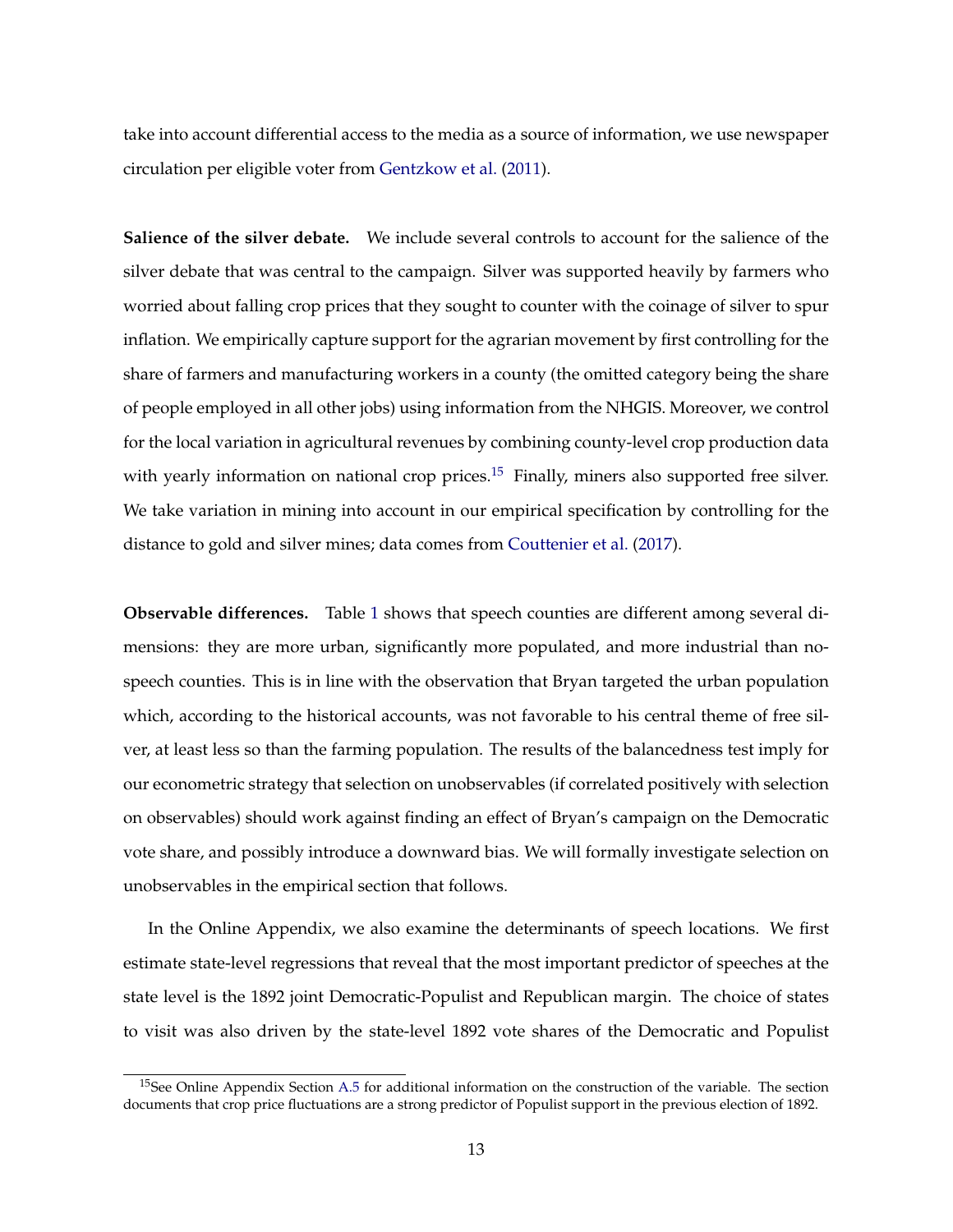parties.<sup>[16](#page-0-0)</sup> This comes as no surprise, since the US presidential election is a state-level election, in the sense that the Electoral College is elected at this administrative level. We then turn to lower levels of administration by estimating the same specification within state at the district and county level. These regressions indicate that the main driver of Bryan's speeches was the presence of manufacturing workers. They also reveal that population and urban status were important, as in [Kaslovsky](#page-33-10) [\(2021\)](#page-33-10). Moreover, accessibility (as captured by railroad density) was an important determinant of the visits. To sum up, the findings imply that the logic of visits followed an intuitive, nested strategy: (i) Bryan first chose the states to visit based on past statelevel voting patterns, and (ii) he then chose the counties within these states where there were potentially more voters to persuade, subject to the constraint of railroad accessibility.

## **3 Empirical strategy and results**

#### **3.1 Cross-sectional evidence**

We begin our investigation into the effect of Bryan's speeches by estimating the following cross-sectional model by Ordinary Least Squares (OLS):

<span id="page-13-0"></span>
$$
dem_c = \beta_0 + \beta_1 speech_c + \beta_2 dem_{c,t-1} + \beta_3 pop_{c,t-1} + Z_c' \gamma + \zeta_s + \varepsilon_c
$$
 (1)

where  $dem_c$  indicates the Democratic vote share in county  $c$  of state  $s$  in 1896. *speech<sub>c</sub>* is a measure of the speeches Bryan gave in county *c* (more details below), *demc*,*t*−<sup>1</sup> and *popc*,*t*−<sup>1</sup> are the vote shares of the Democratic and Populist party in  $c$  in the 1892 election, respectively;  $Z_c$  is a vector of controls containing demographic and geographic controls, the railroad density, as well as the variables intended to capture the importance of the silver debate (share of farmers, manufacture workers, crop value change, distance to mines) as described in the previous section; *ζ<sup>s</sup>* are state fixed effects. Standard errors *ε<sup>c</sup>* are clustered at the level of the congressional district, since House elections take place on the same day. As the treatment is spatially correlated, we also compute standard errors adjusted for spatial correlation following [Conley](#page-31-8) [\(1999\)](#page-31-8),

<sup>&</sup>lt;sup>16</sup> Additional details on the estimation can be found in Online Appendix Section [B.1](#page-0-0)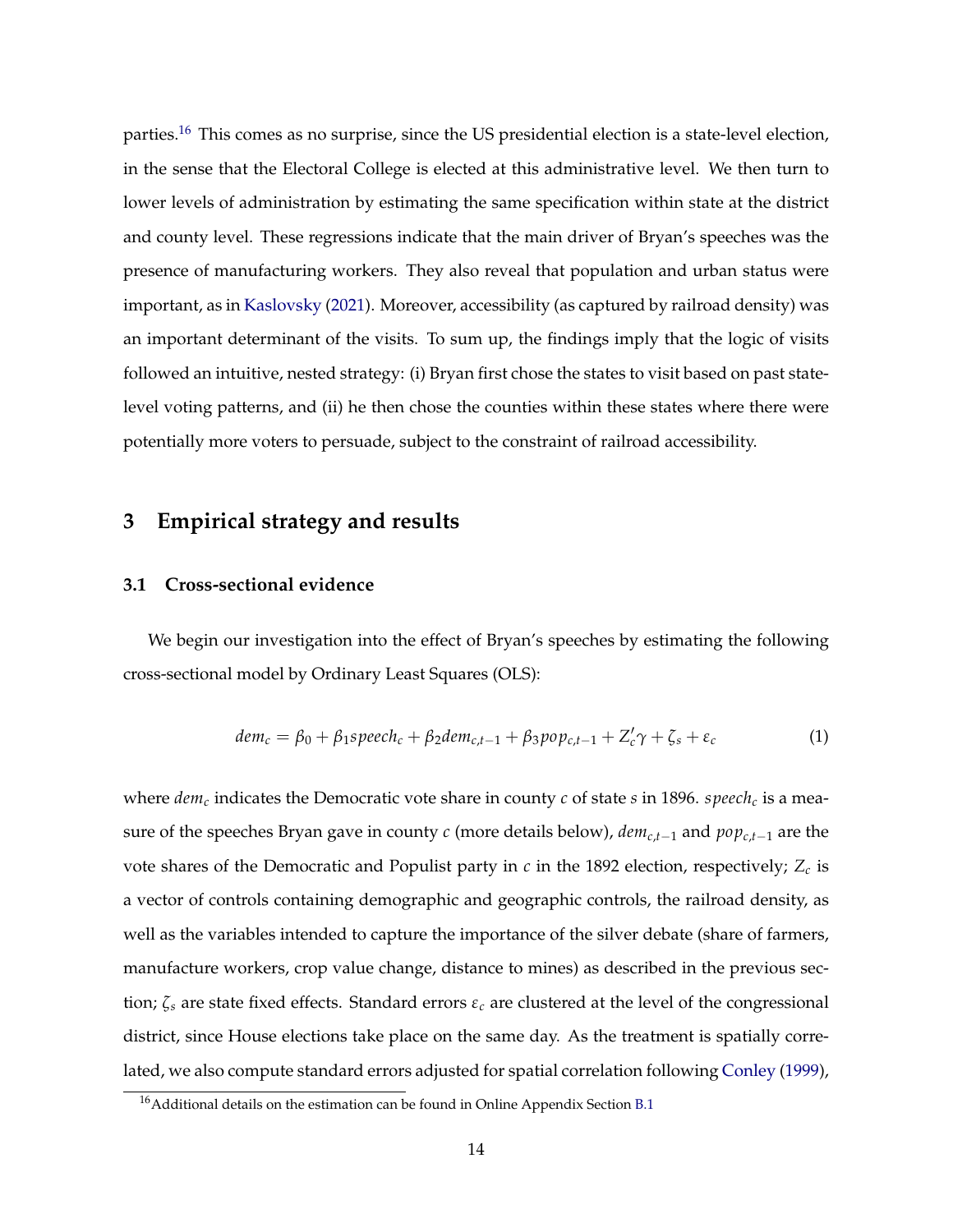<span id="page-14-0"></span>

|                                                           | $\overline{(1)}$ | $\overline{(2)}$ | $\overline{(3)}$ | $\overline{(4)}$ | $\overline{(5)}$ |
|-----------------------------------------------------------|------------------|------------------|------------------|------------------|------------------|
| Dep. Variable                                             | Speech           | Speech           | Speeches/        | Speeches/        | Distance         |
| Democratic vote (%) in 1896                               | (binary)         | (binary)         | 10k pop          | 10k pop          | (log km)         |
|                                                           |                  |                  |                  |                  |                  |
| Speech variable                                           | 1.065            | 1.186            | 0.778            | 2.035            | $-0.277$         |
|                                                           | $(0.316)$ ***    | $(0.292)$ ***    | $(0.403)^{*}$    | $(0.457)$ ***    | $(0.120)$ **     |
|                                                           | $[0.331]$ ***    | $[0.374]$ ***    | [0.537]          | $[0.615]$ ***    | $[0.152]$ *      |
| Speech variable squared                                   |                  |                  |                  | $-0.583$         |                  |
|                                                           |                  |                  |                  | $(0.135)$ ***    |                  |
|                                                           |                  |                  |                  | $[0.131]$ ***    |                  |
| Democratic vote (%) in 1892                               | 0.826            | 0.825            | 0.825            | 0.826            | 0.826            |
|                                                           | $(0.029)$ ***    | $(0.028)$ ***    | $(0.028)$ ***    | $(0.028)$ ***    | $(0.031)$ ***    |
|                                                           | $[0.033]$ ***    | $[0.030]$ ***    | $[0.030]^{***}$  | $[0.030]$ ***    | $[0.030]$ ***    |
|                                                           |                  |                  |                  |                  |                  |
| Populist vote (%) in 1892                                 | 0.898            | 0.844            | 0.843            | 0.843            | 0.844            |
|                                                           | $(0.035)$ ***    | $(0.034)$ ***    | $(0.034)$ ***    | $(0.034)$ ***    | $(0.038)$ ***    |
|                                                           | $[0.035]$ ***    | $[0.038]$ ***    | $[0.039]$ ***    | $[0.038]$ ***    | $[0.044]$ ***    |
| Demographic controls                                      | Yes              | Yes              | Yes              | Yes              | Yes              |
| Geographic controls                                       |                  | Yes              | Yes              | Yes              | Yes              |
| Economic controls                                         |                  | Yes              | Yes              | Yes              | Yes              |
| State FE                                                  | Yes              | Yes              | Yes              | Yes              | Yes              |
| Mean dep. variable                                        | 46.16            | 46.20            | 46.20            | 46.20            | 46.49            |
| Mean exp. variable                                        | 0.27             | 0.27             | 0.16             | 0.16             | 3.88             |
| Observations                                              | 1,420            | 1,410            | 1,410            | 1,410            | 1,260            |
| Clusters                                                  | 228              | 228              | 228              | 228              | 227              |
| Adjusted $R^2$                                            | 0.85             | 0.86             | 0.85             | 0.86             | 0.85             |
| Oster's $\delta$                                          | 289.6            | $-20.7$          | 5.0              | 4.0              | 2.6              |
| Dem-Pop 1892 coefficient test                             |                  |                  |                  |                  |                  |
| F-statistic $(\hat{\beta}_{dem} - \hat{\beta}_{pop} = 0)$ | 3.60             | 0.22             | 0.20             | 0.19             | 0.17             |
| p-value $(\hat{\beta}_{dem} - \hat{\beta}_{pop} = 0)$     | 0.06             | 0.64             | 0.66             | 0.66             | 0.68             |

#### Table 2 – Cross-sectional evidence

*Notes*: OLS regressions. The unit of observation is a county. Demographic controls: Urban (binary), District population (%), Log population, White (%), Male above 21 (%), Native (%). Geographic controls: Railroad density (km per sq. km), Distance to state capital (log), Distance to state largest city (log), Latitude, Longitude. Economic controls: Farmers (%), Manufacture workers (%), Number of newspapers over eligible voters, Crop value change (log), (log) Distances to silver and gold mines. All regressions include state fixed-effects. Standard errors clustered at the congressional district level in parentheses. Standard errors adjusted for spatial correlation in square brackets. \* significant at 10%; \*\* at 5%; \*\*\* at 1%.

assuming a cutoff distance of 85 km which corresponds to the average surface of a district.<sup>[17](#page-0-0)</sup> The coefficient of interest is *β*1, the effect of Bryan's speeches on the Democratic party vote.

Table [2](#page-14-0) reports the estimation results of Equation [\(1\)](#page-13-0). In Column (1) we use a binary speech variable that takes the value 1 if Bryan gave at least one speech in the county. The estimated coefficient is positive and highly statistically significant, implying appearances increased the Democratic vote share, conditional on the vote shares in the previous election, demographic controls, and state fixed effects. In Column (2) we add geographic and economic controls, which increases the magnitude of the speech effect to 1.2 percentage points. The magnitude

<sup>&</sup>lt;sup>17</sup>We use the Stata package *acreg* by [Colella et al.](#page-31-9) [\(2019\)](#page-31-9) to compute Conley standard errors.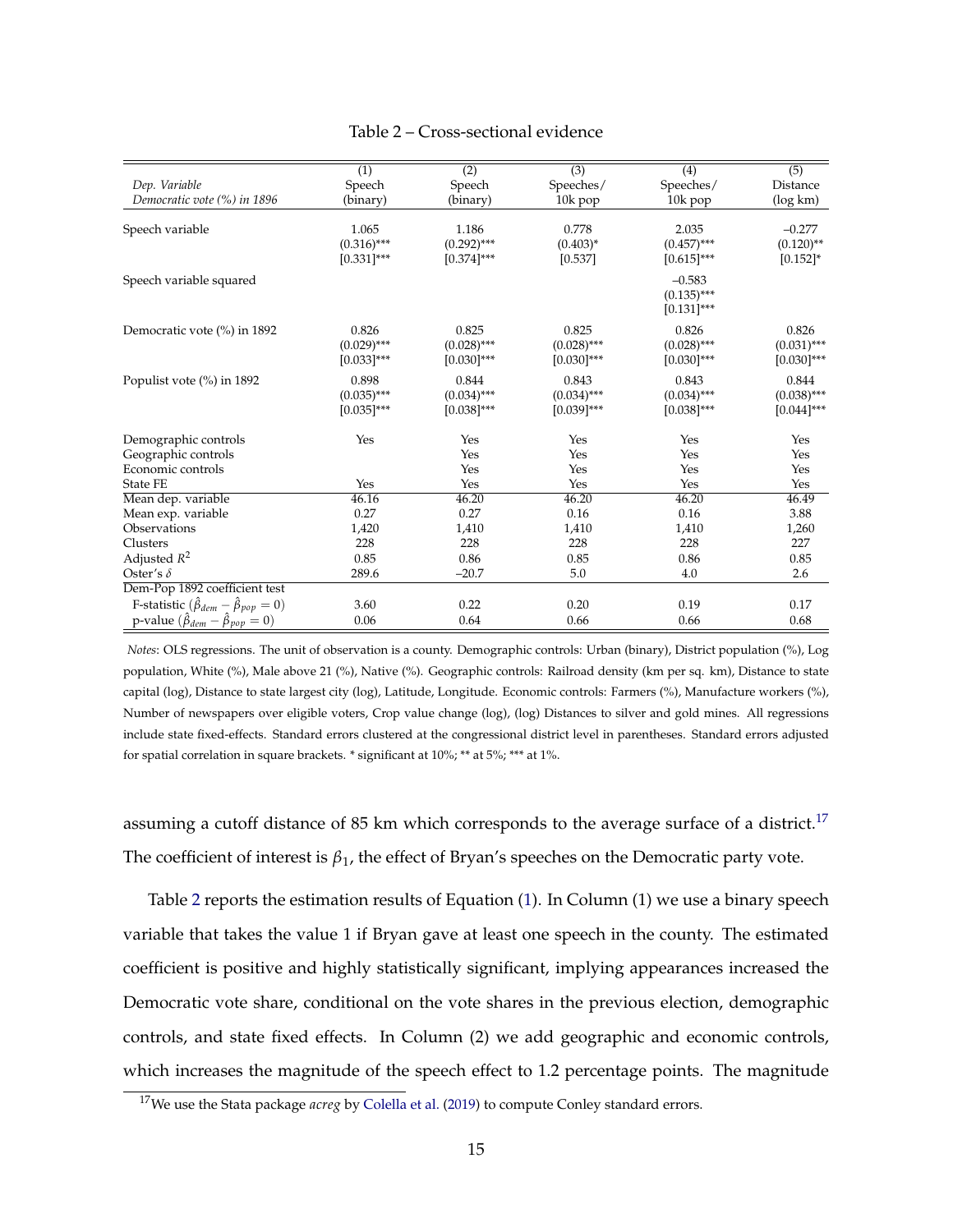of the effect is comparable to an increase in the 1892 Democratic vote share by 1.5 percentage points (or 0.1 std.dev. of past vote). Note moreover that, the 1892 Democratic and Populist vote shares are very strong predictors of the 1896 Democratic vote share and statistically indistinguishable from each other.

The binary measure of speeches has the advantage of being easy to interpret but does not take into account the frequency of Bryan's visits. In Column (3) we present the results when using the number of speeches normalized by county population. The results are similar, albeit less precisely estimated. This might be the case because the increase in candidates' popularity is an increasing and concave function of visits, as put forward by [Stromberg](#page-34-8) [\(2008\)](#page-34-8), an argument that we test in Column (4). Indeed, the point estimates imply that the effect of speeches decreases with the number of speeches (the maximum is reached at 1.75 per 10,000 inhabitants).

Bryan's speeches attracted large crowds, potentially from neighboring counties. We thus allow the effect to spatially dissipate by using the (log) rail distance of a county to the nearest speech as our treatment variable. Column (6) documents that the Democratic vote share significantly decreases in the distance to a speech. This result suggests that besides the immediate impact in the county where a speech took place, Bryan also influenced vote shares in nearby populations.

**Selection on unobservables.** The cross-sectional evidence presented in Table [2](#page-14-0) could suffer from omitted variable bias if Bryan targeted specific counties with characteristics unobservable to us. To formally test how strong selection on unobservables would have to be to explain away the effect of Bryan's speeches, we adopt the method developed by [Oster](#page-33-11) [\(2019\)](#page-33-11) and compute the  $\delta$  that puts a value on the strength of selection on unobservables. We evaluate the influence of adding additional controls on the stability of the coefficient compared to a regression that only controls for state fixed effect, assuming a maximal R-squared value of  $R_{max} = 1.18$  $R_{max} = 1.18$  The  $\delta$  values reported at the bottom of Table [2](#page-14-0) are either negative (indicating that additional controls increase the treatment effect), or substantially larger than 1 (indicating that selection on

<sup>&</sup>lt;sup>18</sup>[Oster](#page-33-11) [\(2019\)](#page-33-11) proposes to calculate the  $R_{max}=1.3\times\tilde{R}$ , where  $\tilde{R}$  is the R-squared of the fully controlled regression. In our case,  $R_{max} = 1.3 \times 0.85 > 1$ , which implies  $R_{max} = 1$ .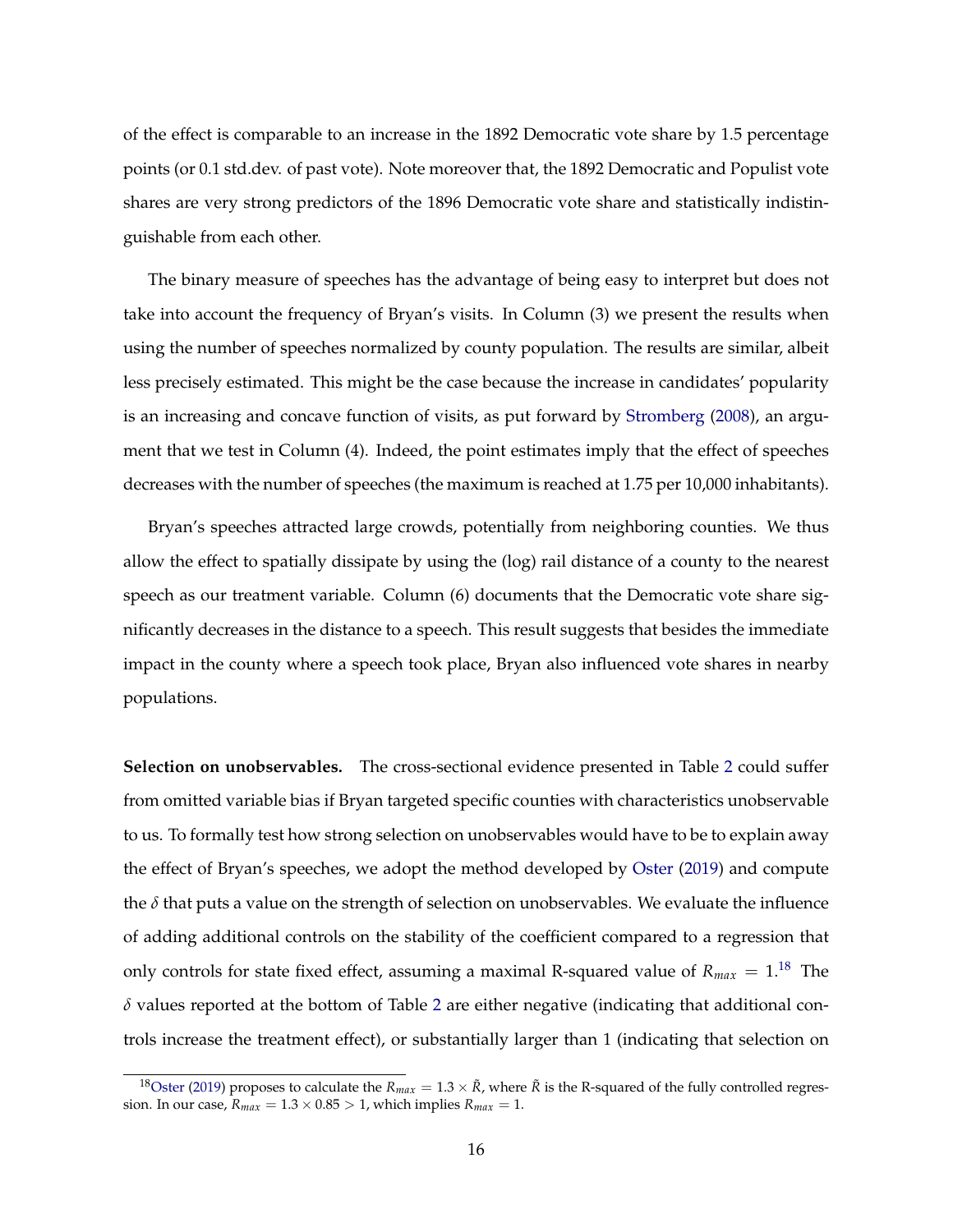unobservables has to be much larger than selection on observables). Overall, these results are consistent with the historical observation that Bryan targeted counties that were not inclined to vote for him. They increase our confidence that selection on unobservables does not bias the effect of Bryan's speeches away from zero. In the following, we will use the binary measure as our main treatment as it is easily interpretable, but the results are not driven by this choice.

**Cross-sectional falsification.** To further test the concern that Bryan might have targeted counties with a pre-existing strong Democratic voter base, we estimate Equation [\(1\)](#page-13-0) using Democratic votes in 1884, 1888, and the joint Democratic and Populist vote in 1892 as our dependent variable. The estimates are presented in Figure [2](#page-17-0) (see Table [B.4](#page-0-0) for the regression results). Reassuringly, when estimating the effect of speeches in the elections prior to 1896 (with the full set of controls and state fixed effects), speeches do not have any effect. Compared to the 1896 coefficient, the point estimates are much smaller in magnitude, partly even negative, and highly insignificant throughout. These findings support once more the observation that Bryan did not campaign in locations with pre-existing Democratic support. We also present the coefficient of the estimation for the 1900 election when controlling for the vote shares in the 1892 election. The results imply that the Democratic vote share reverts to its pre-1896 level.

**Alternative estimators.** Next, we consider a variety of additional estimation methods in the cross-sectional framework as alternatives to the within-state OLS model presented in Equation [\(1\)](#page-13-0). To ensure that our coefficients do not capture potential differences in local campaigning (for the House election), we first estimate Equation [\(1\)](#page-13-0) within congressional district (instead of within State). We also estimate the average treatment effect of speeches by nearest neighbor matching. To match speech counties to no-speech counties, we use the full set of controls of Equation [\(1\)](#page-13-0) and only keep the closest match. The key advantage of this estimator is therefore that it increases the comparability of the treatment and control groups.<sup>[19](#page-0-0)</sup>

In addition, we compare the effect of speeches across adjacent counties. This estimation

<sup>&</sup>lt;sup>19</sup>Additional details on the different estimation methods and assumptions are provided in Online Appendix Section [B.2.](#page-0-0) We also present the results of the matching estimator under different assumptions, such as allowing for more than one match, and propensity-score matching.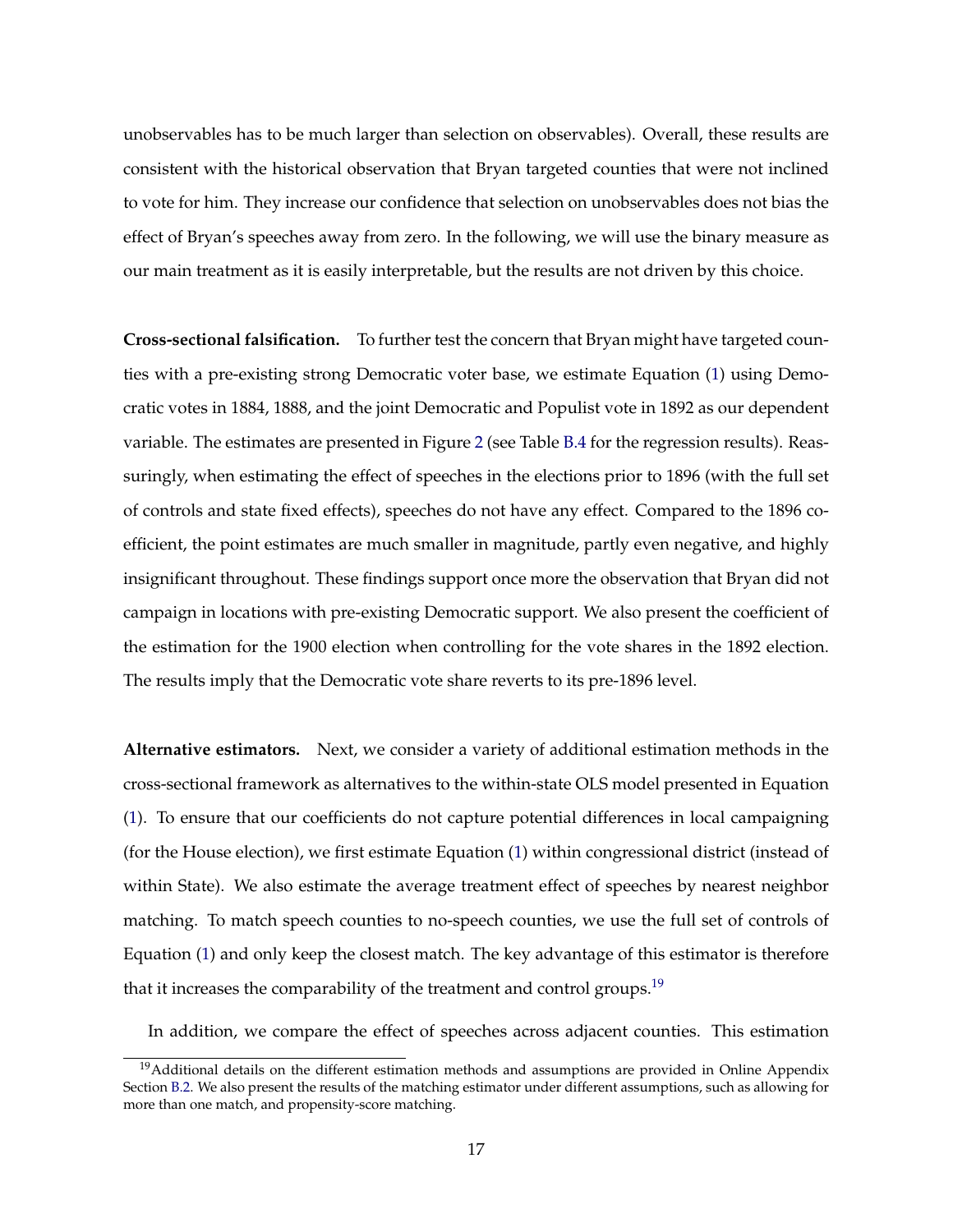<span id="page-17-0"></span>

Figure 2 – Cross-sectional falsifications and alternative estimators

*Note*: This Figure shows the results of estimating the difference-in-differences specification of Equation [\(1\)](#page-13-0). It displays the coefficients and 95% confidence intervals of the effect of a speech given by Bryan on the Democratic vote share obtained from five different estimation methods in five separate cross-sectional regressions, conditional on the full set of controls. The treatment year is 1896. Information in parentheses below the year indicate which of the candidates campaigned in-person. The 1892 coefficient presents the joint Democratic and Populist share. The corresponding regression results are provided in Table [B.4.](#page-0-0)

strategy relies on comparing pairs of neighboring counties, where only one was exposed to a speech. We identify all county-pairs and regress the Democratic vote share on the speech dummy, controlling for neighbor-pair dummies. The key advantage of the estimator is that it compares close-by counties that share similar (geographic) characteristics. It permits to control for these common characteristics by including fixed effects for pairs of neighboring counties. However, a caveat of the estimator is that, in the presence of spillover, the estimate of the speech effect should be downward biased.

Finally, we employ the entropy balancing procedure by Hainmueller (2012), as an additional method to achieve pre-treatment balancedness between treated (speech) counties and control (no-speech) counties. Entropy balancing is a pre-processing procedure that equalizes the moments of the covariates in the two groups. The sample is therefore perfectly balanced (we only balance the first moment). The treatment effect is then estimated on the balanced sample in a weighted regression using the balancing weights.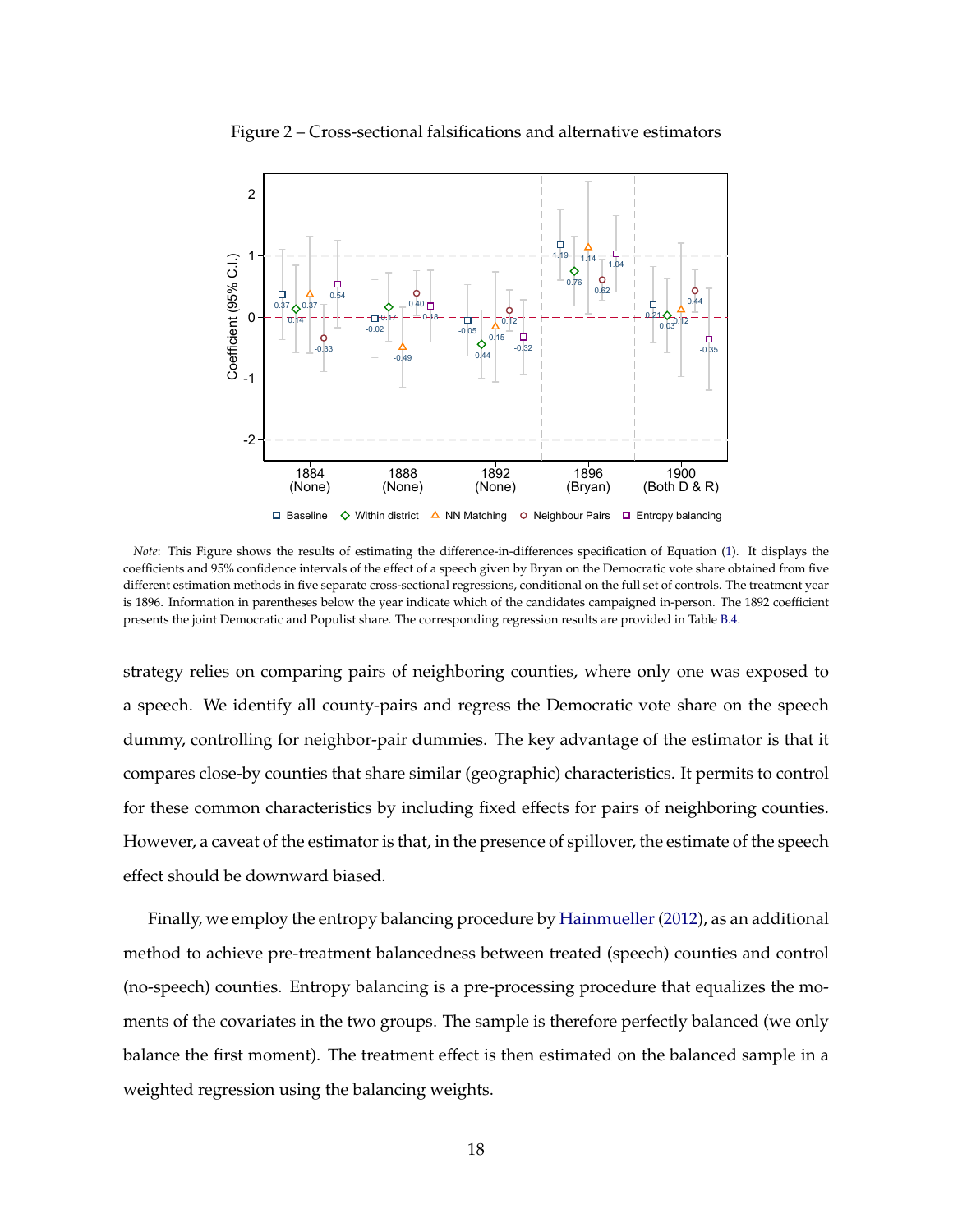The results are displayed in Figure [2.](#page-17-0) The treatment year, 1896, is highlighted in the figure by the two vertical dashed lines. We also present the results for the 1884 to 1892 elections as a falsification. Diamond symbols represent results from the within-district estimator, triangles represent the nearest neighbor average treatment effect, circles represent the within neighborpair estimators and squares the entropy balancing ones. To summarize, throughout all the different estimation methods we detect a significant effect of an 1896 speech that is positive and economically meaningful, as it is located in the range of 0.62 to 1.19 percentage points. The smaller magnitude of the effect for the within-district and the neighbor pair estimators is expected given the likely possibility of spillover effects. The falsification exercise, also displayed in Figure [2,](#page-17-0) shows that in all estimation methods speeches do not have any effect on the Democratic vote shares in the years prior to 1896.

**Sensitivity analysis.** In the Online Appendix, we evaluate the sensitivity of the results to alternative clustering rules and sub-samples. We first investigate alternative cutoff distances in computing standard errors that correct for spatial correlation. Figure [B.2](#page-0-0) and Table [B.3](#page-0-0) document that – compared to our baseline distance of 85km – standard errors become smaller when we increase the distance up to 160km or decrease the cutoff distance to 20km. Therefore, the treatment effect remains statistically significant at the 1% significance level.

In Table [B.5,](#page-0-0) we estimate the effect of speeches in various samples. Excluding speeches that were planned (i.e. the more endogenous speeches), we find a somewhat smaller treatment effect ( $\hat{\beta} = 1.10$ ); if instead we exclude non-planned speeches (i.e. the less endogeneous speeches), we find a larger treatment effect ( $\hat{\beta} = 1.53$ ). Excluding the direct neighbors of counties with a speech, i.e. eliminating direct spillovers, increases the treatment effect  $(\hat{\beta} = 1.97)$ . The table also documents that the results are robust to excluding localities with multiple speeches, including localities without railroad access, and looking at the full sample of states, including those that Bryan never visited.

In Table [B.6,](#page-0-0) we exploit announcements of the campaign in newspapers. We search the database [Chronicling America,](https://chroniclingamerica.loc.gov/) a collection of digitized newspapers provided by *The Library*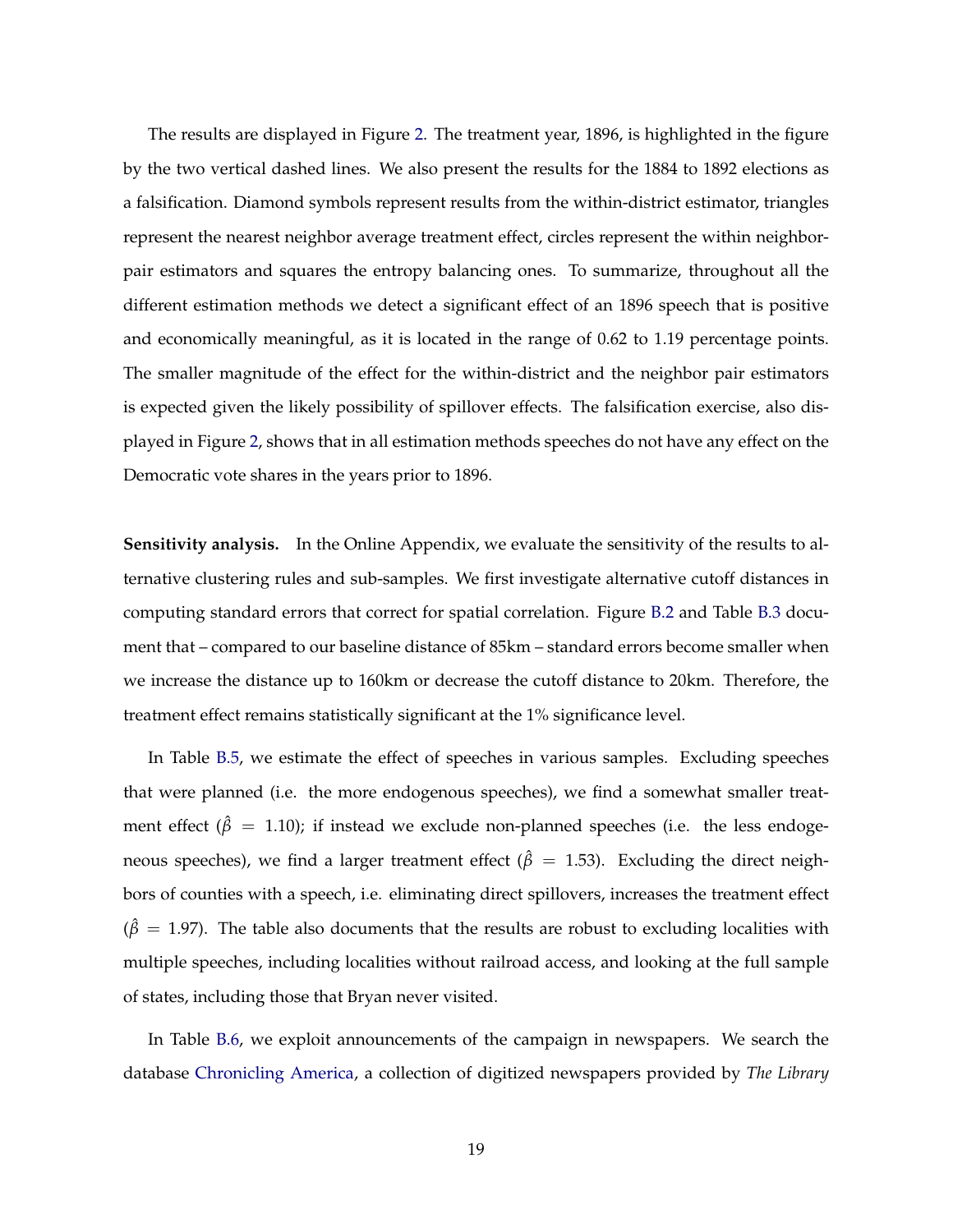*of Congress*, for mentions of "William J. Bryan", as well as "Itinerary". We then manually verify the articles to determine whether they indeed announce the upcoming planned campaign itineraries of Bryan. Ovarall, we are able to identify 78 stops and to draw segments of the itinerary plotted by the Bryan campaign. We then compare counties that lie on the plotted *but not* the actual itinerary to (i) counties in which Bryan gave a speech; (ii) counties in which he gave a speech but were not initially plotted; and (iii) counties in which he did not give any speeches. The results confirm the baseline findings.

**Additional findings.** Historical accounts suggest that the debate on silver was closely linked to crop price fluctuations (see e.g. [Williams,](#page-34-9) [2010\)](#page-34-9). We formally evaluate the importance of the debate on silver in Table [D.1.](#page-0-0) The results indicate that: (i) in counties where the value of the agricultural basket decreased between the 1888 and 1892 elections, 1892 Populist support increased, as one would expect, and that (ii) the control variables that are intended to capture the salience of the silver debate are not significant predictors of Democratic vote in 1896 once we control for 1892 Populist vote.

We investigate the effect on turnout in Table [B.7.](#page-0-0) We do not find a difference in the number of people voting in counties that were visited and those that were not, a finding that is consistent with the impact of volunteer campaigns in [Pons](#page-33-6) [\(2018\)](#page-33-6) and television ads in [Spenkuch](#page-34-3) [and Toniatti](#page-34-3) [\(2018\)](#page-34-3). Conversely, we document that campaign visits increased the gross Democratic vote share by 0.88 p.p. and decreased the gross Republican vote share by 1 p.p. There are two non-mutually exclusive ways to interpret the fact that, while the turnout rate appears to be unaffected by the campaign, the Democratic gross vote share increases and the Republican one decreases: (i) as evidence of persuasion by Bryan's speeches under the assumption that there are no defiers, as in [Pons](#page-33-6) [\(2018\)](#page-33-6), or (ii) as speeches mobilizing Democratic voters and demobilizing Republican ones to the same extent, as in [Spenkuch and Toniatti](#page-34-3) [\(2018\)](#page-34-3).

Finally, in Table [B.8,](#page-0-0) we estimate the cross-sectional model of Equation [\(1\)](#page-13-0) using the vote shares in the 1896 congressional election, as it took place on the same date as the Presidential election. As shown in the table, the positive effect of Bryan's speeches also materialized in more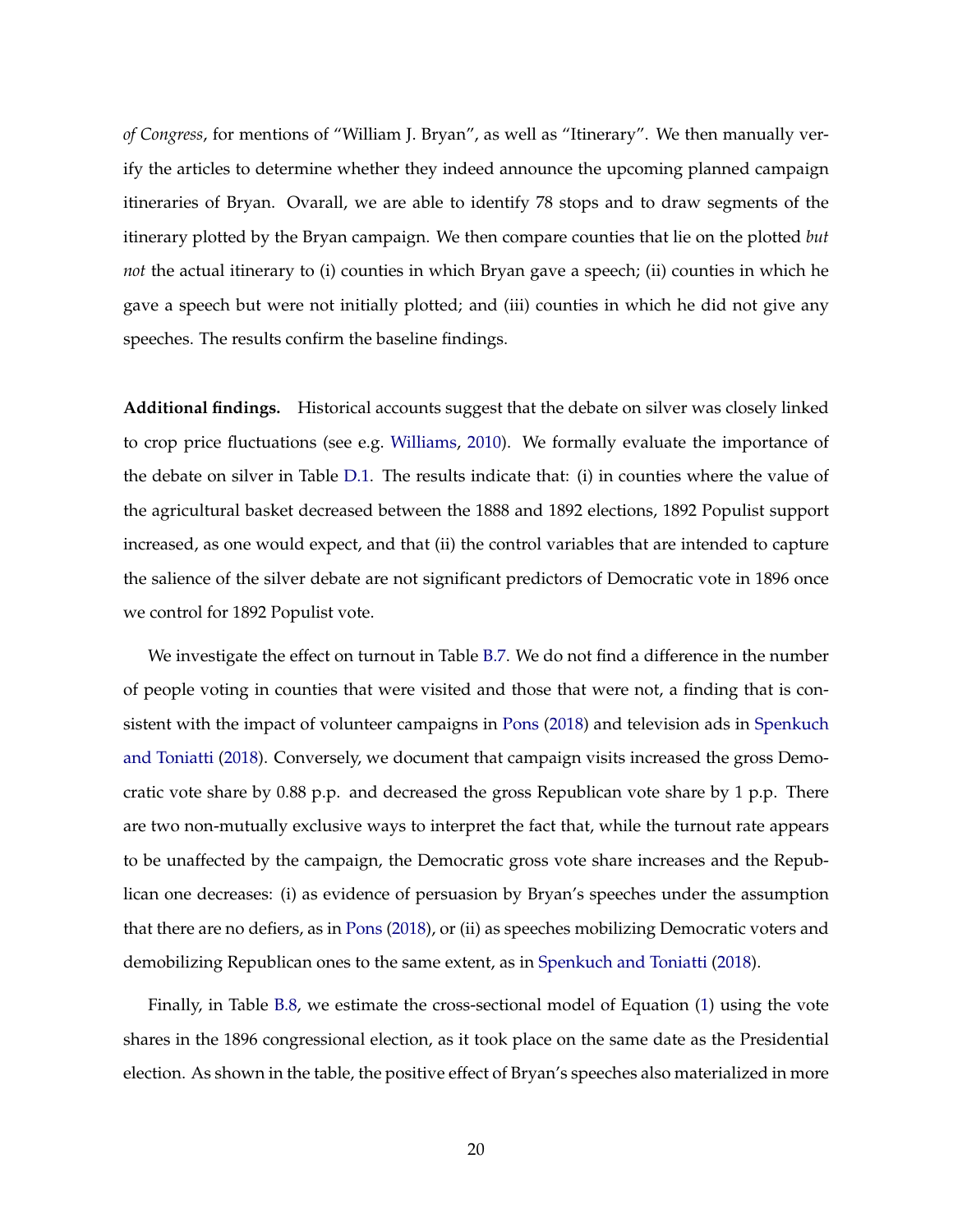votes for the Democratic party in the Congress election.

#### **3.2 Difference-in-differences specification**

To further address the threat that the estimated effect is driven by unobserved, time-invariant county characteristics, we exploit the panel structure of the data and estimate a difference-indifferences specification that includes county fixed effects. More precisely, we estimate the following model:

<span id="page-20-0"></span>
$$
dem_{ct} = \lambda_{st} + \omega_c + \sum_{\tau=1884}^{1900} \beta_{\tau} \left( \text{speed}_c \cdot \text{election}_{\tau} \right) + \sum_{\tau=1884}^{1900} \left( X'_{c\tau} \cdot \text{election}_{\tau} \right) \gamma_{\tau} + Z'_{ct} \delta + \varepsilon_{ct} \quad (2)
$$

where *demct* is the vote share of the Democratic candidate in county *c* in election *t* (joint Democratic and Populist in 1892) and  $\lambda_{st}$  and  $\omega_c$  are state  $\times$  election and county fixed effects, respectively. The explanatory variable of interest is the interaction between the Bryan speech measure (which is time-invariant) and a full set of dummies for each election year from 1884 to 1900 (the omitted category is 1892). The coefficients *β*<sup>1884</sup> and *β*<sup>1888</sup> therefore are able to detect pre-existing trends in the Democratic vote share in 1884 and 1888 with respect to 1892. We also control for time-varying county controls *Zct*, and allow for economic county controls (*Xcτ*) to have a differential effect in each election year (the coefficients *γτ*).

Figure [3](#page-21-0) summarizes the results of the difference-in-differences model by showing the *β<sup>τ</sup>* coefficients, i.e. the interaction between the speech binary variable and the election dummies. The corresponding regression results and point estimates are shown in Table [C.1.](#page-0-0) The treatment year, 1896, is highlighted in the figure by the two vertical dashed lines. The figure illustrates two important results: first, counties with a speech experience an increase in the Democratic vote share of on average 0.97 percentage points in the 1896 election. Second, there are no pretrends: speech counties were not voting differently in the elections before 1896. The coefficients of the interaction between speeches and the indicators for the years 1884 and 1888 (a test for potential pre-trends) are very close to zero and highly insignificant (*p*-values of 0.97 and 0.43, respectively, and of 0.55 jointly).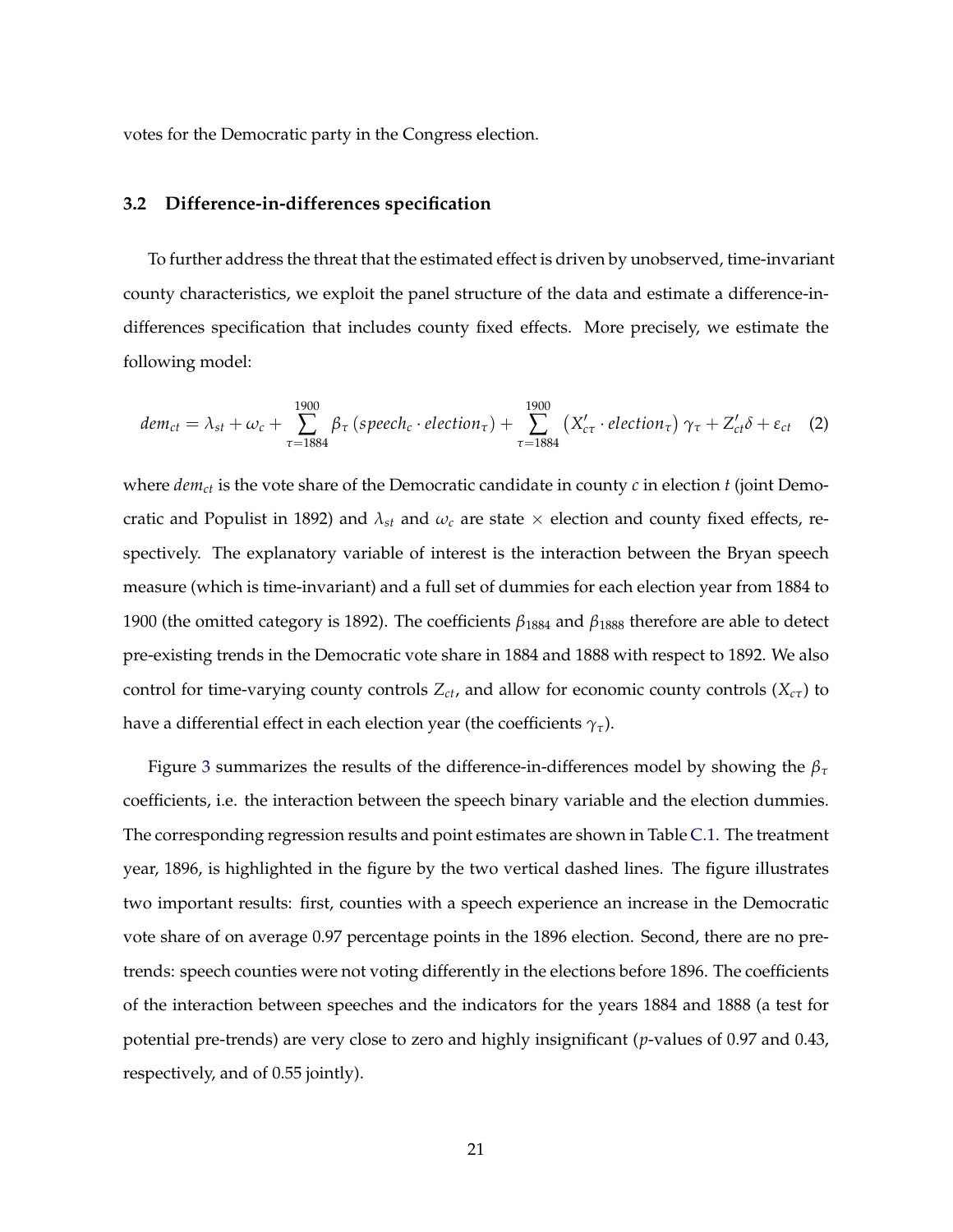<span id="page-21-0"></span>

Figure 3 – Difference-in-differences evidence

*Note*: This Figure shows the results of estimating the difference-in-differences specification of Equation [\(2\)](#page-20-0). It displays the coefficients and 95% confidence intervals of the interaction between a speech given by Bryan and year dummies, conditional on county and state  $\times$  election fixed effects, as well as controls. The treatment year is 1896. Information in parentheses below the year indicate which of the candidates campaigned in-person. A joint significance test for the 1884 and 1888 coefficients ( $\hat\beta_{1884}=$  $\hat{\beta}_{1888} = 0$ ) yields an *F*-statistic of 0.59 and a corresponding *p*-value of 0.55. The corresponding regression results are provided in Column (1) of Table [C.1.](#page-0-0) The surrounding bounding box presents the 1884-1888 coefficient and 95% confidence interval of the difference-in-differences estimation using the interaction between a speech given by Bryan and 1884-1888, 1892, and 1896-1900 group binary variables.

**Republican vote.** The specificity of the context, i.e. the fact that Bryan was the presidential candidate of the Democrats and Populists, challenges the validity of the identification strategy. The first question that arises is whether voting for the Democratic party before 1896 has the same meaning as voting for it in  $1896<sup>20</sup>$  $1896<sup>20</sup>$  $1896<sup>20</sup>$  If this assumption does not hold, then the coefficients on the 1884 and 1888 elections, which serve as pre-treatment falsifications, are not a valid test of the common trends assumption.

To overcome this challenge, we exploit the fact that the Republican party has been more stable in its positions and did not face the same "structural break" as the Democratic party has, and estimate Equation [\(2\)](#page-20-0) using the Republican vote as the outcome. Note that in all our estimations we are *not* using the two-party vote share, meaning that the vote shares of the

 $20$ While in 1892 we use the total vote share of both Democrats and Populists, this issue might be still present for elections before 1892.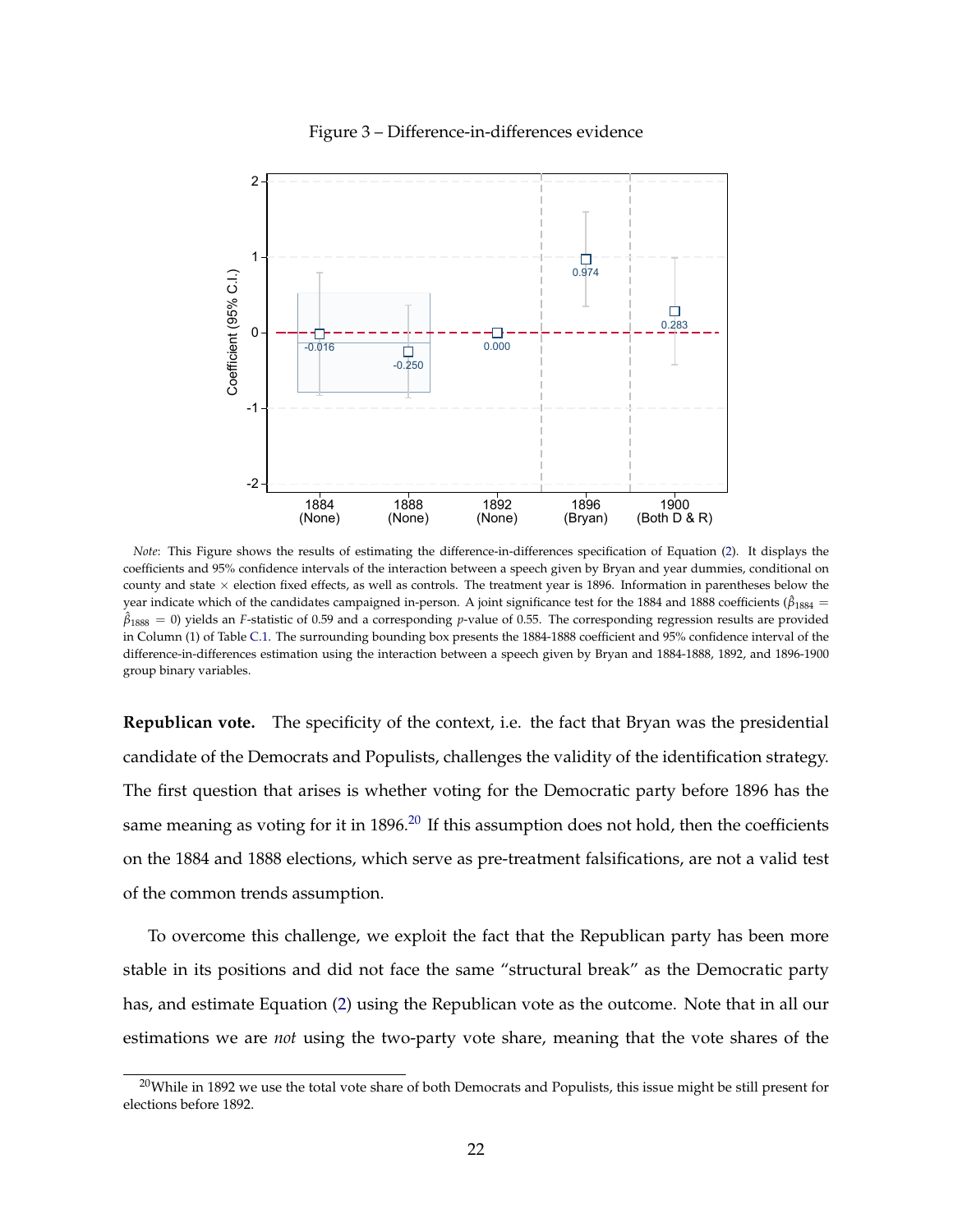<span id="page-22-0"></span>

Figure 4 – Difference-in-differences evidence: Republican vote

*Note*: This Figure shows the results of estimating the difference-in-differences specification of Equation [\(2\)](#page-20-0) using the Republican vote share as the outcome. It displays the coefficients and 95% confidence intervals of the interaction between a speech given by Bryan and year dummies, conditional on county and state  $\times$  election fixed effects, as well as controls. The treatment year is 1896. Information in parentheses below the year indicate which of the candidates campaigned in-person. A joint significance test for the 1884 and 1888 coefficients ( $\hat{\beta}_{1884} = \hat{\beta}_{1888} = 0$ ) yields an *F*-statistic of 0.86 and a corresponding *p*-value of 0.42. The surrounding bounding box presents the 1884-1888 coefficient and 95% confidence interval of the difference-in-differences estimation using the interaction between a speech given by Bryan and 1884-1888, 1892, and 1896-1900 group binary variables.

two parties do not sum up to 100 percent of the vote. The results are presented in Figure [4](#page-22-0) for simplicity. Reassuringly, the results on the Republican vote share do not display any pretrends either. Moreover, the 1896 coefficient is negative, as expected, statistically significant, and closely mirrors the Democratic vote share coefficient.

**Pre-trends in Populist vote and falsification.** A second threat stems from the possibility that Bryan targeted counties that would have swung for the Democrats in 1896 anyways, for example, because they favored the Populist platform, or because of their social and economic characteristics.

We address this possibility in two ways. First, we investigate whether the counties, where Bryan gave a speech, revealed a preference for Populist platforms already before 1896. Performing the difference-in-differences estimation for the Populist party in presidential elections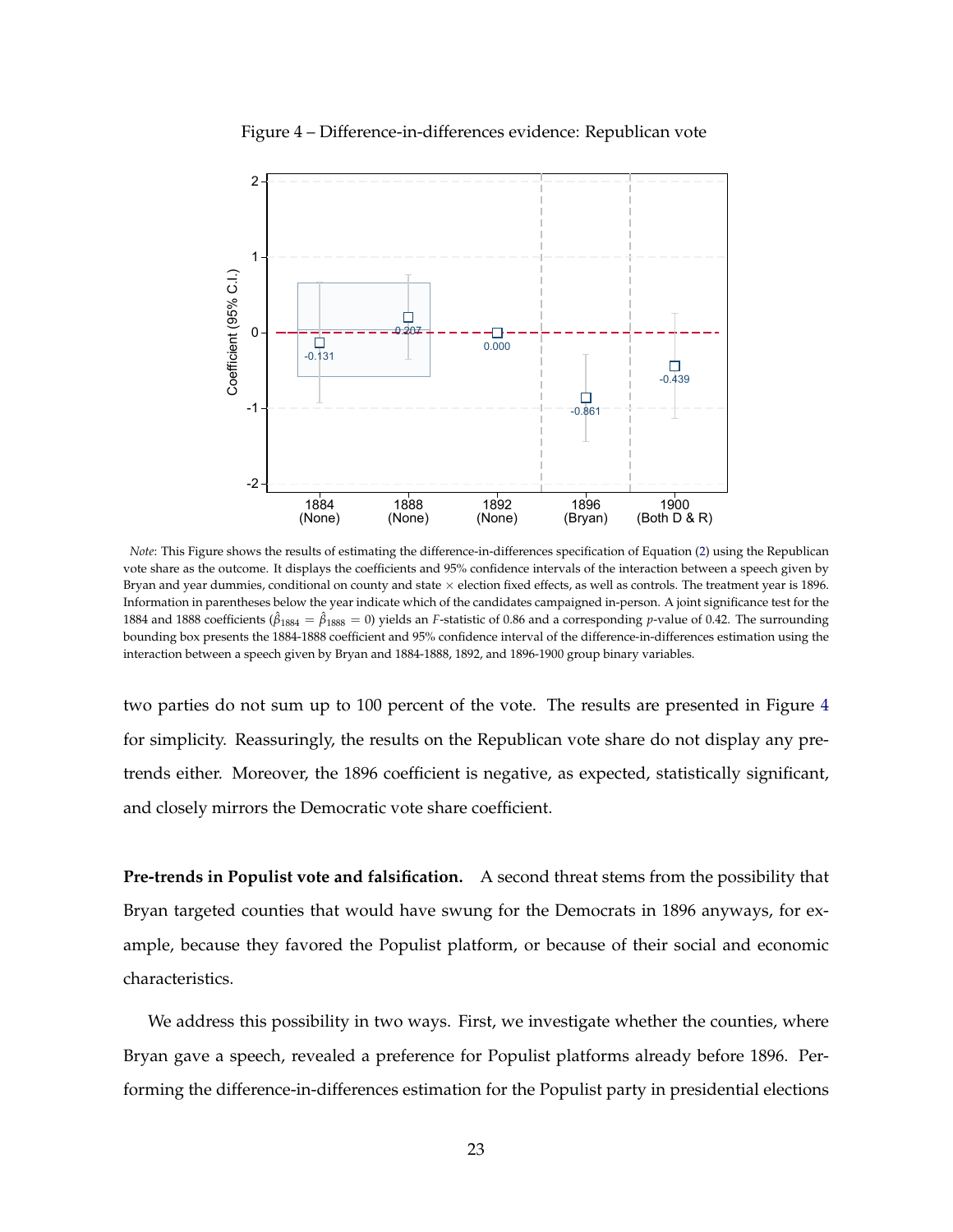<span id="page-23-0"></span>



*Note*: This Figure shows the results of estimating the difference-in-differences specification of Equation [\(2\)](#page-20-0) using counties in states where no speech took place. Speech treatment is attributed by matching counties in no-speech states to their closest counterpart in speech states, and attributing them the treatment status of their counterpart. The Figure displays the coefficients and 95% confidence intervals of the interaction between a falsified speech and year dummies, conditional on county and state  $\times$  election fixed effects, as well as controls. The treatment year is 1896. Information in parentheses below the year indicate which of the candidates campaigned in-person. A joint significance test for the 1884, 1888, 1896, and 1900 coefficients ( $\hat{\beta}_{1884}=\hat{\beta}_{1896}=\hat{\beta}_{1896}=0$  $\hat{\beta}_{1900} = 0$ ) yields an *F*-statistic of 0.74 and a corresponding *p*-value of 0.56. The corresponding regression results are provided in Column (5) of Table [C.1.](#page-0-0) The surrounding bounding box presents the 1884-1888 coefficient and 95% confidence interval of the difference-in-differences estimation using the interaction between a speech given by Bryan and 1884-1888, 1892, and 1896-1900 group binary variables.

in unfortunately unfeasible, since the party only presented a presidential candidate in the 1892 election. However, the Populist party was electable in three consecutive congressional elections during the 1890-1894 period. We therefore estimate the difference-in-differences specification for these elections. We find that counties where Bryan gave a speech in 1896 did not vote differently for the Populist party in the preceding Congress elections (see Figure [C.4](#page-0-0) in Online Appendix).

Second, we take advantage of the fact that Bryan only campaigned in the North-East and perform a falsification exercise using the counties in states where he did not campaign (referred to as Eastern and Western states here for simplicity). The falsification exercise consists of identifying the Eastern county that has the most similar observables to a Western county, and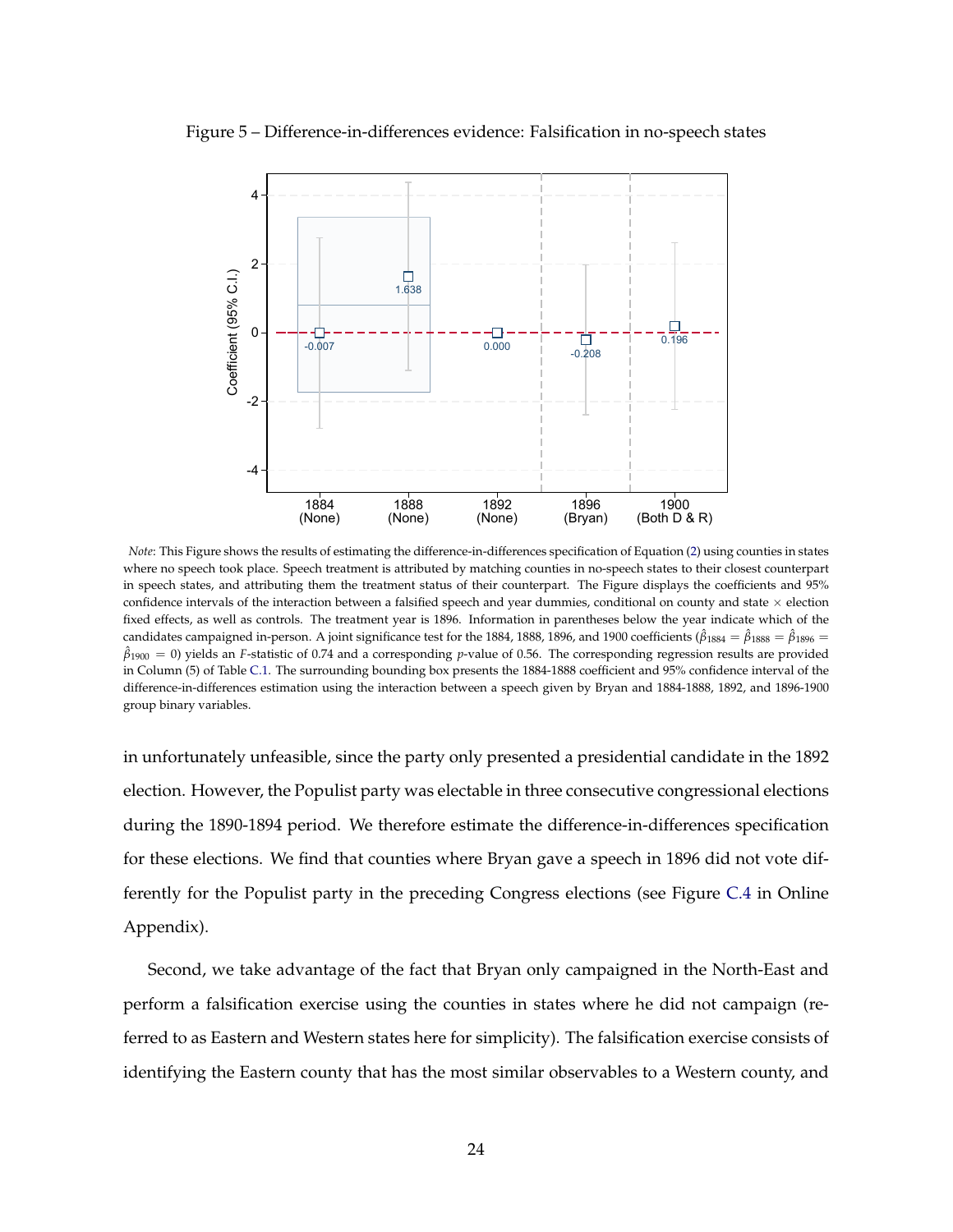attributing to the Western county the treatment status of its most comparable Eastern coun-terpart.<sup>[21](#page-0-0)</sup> Equation [\(2\)](#page-20-0) is then estimated using the falsified treatment and control counties in the Western states. The results are presented in Figure [5.](#page-23-0) In contrast to the actual treatment effect, displayed in Figure [3,](#page-21-0) there is no detectable effect in the falsified treatment in 1896. The coefficient for 1896 is negative, close to zero, and highly insignificant. The falsification exercise lends support to the argument that counties with similar characteristics to the ones visited by Bryan would not have voted in greater numbers for him in the absence of a speech.

**Sensitivity analysis.** In the Online Appendix, we report many sensitivity tests that assess the robustness of the results in different samples and the validity of the common trends assumption. We first test whether speeches of Bryan affected the number of people that turned out to vote. As shown in Figure [C.3](#page-0-0) this does not seem to be the case.

We further assess the plausibility of the common trends assumption in Table [C.3,](#page-0-0) in which we test for different slopes between the treatment and control groups in the years preceding the 1896 election, following the "one step up" approach of [Bilinski and Hatfield](#page-31-10) [\(2018\)](#page-31-10) (see Section [C.5](#page-0-0) for additional details). We find that the extended model is not superior to the baseline and that the linear trend is not different between the counties in which Bryan gave a speech and those where he did not. We also apply entropy weights to balance the treatment and control groups on pre-treatment (1892) characteristics, as in the cross-section. Applying entropy weights results in treatment effects that are positive and statistically significant, albeit slightly smaller in magnitude, with point estimates that range from 0.71 to 0.91 p.p.

We also investigate the effect of speeches in the differences-in-differences specification in various samples in Table [C.4.](#page-0-0) The main result of a positive treatment effect is robust to (i) excluding speeches that were planned (i.e. the more endogenous speeches), (ii) excluding nonplanned speeches (i.e. the less endogeneous speeches), (iii) excluding the direct neighbors of counties with a speech, i.e. eliminating direct spillovers, (iv) including localities without a

 $21$ To assign a "false treatment" status we first estimate a nearest-neighbor matching regression. This allows us to identify, for every county in the Western states, the county in the Eastern states that has the most similar observable characteristics. Under this procedure, 89 of the 735 counties in the Western States are matched to speech counties. See Online Appendix Section [C.2](#page-0-0) for additional information on the procedure.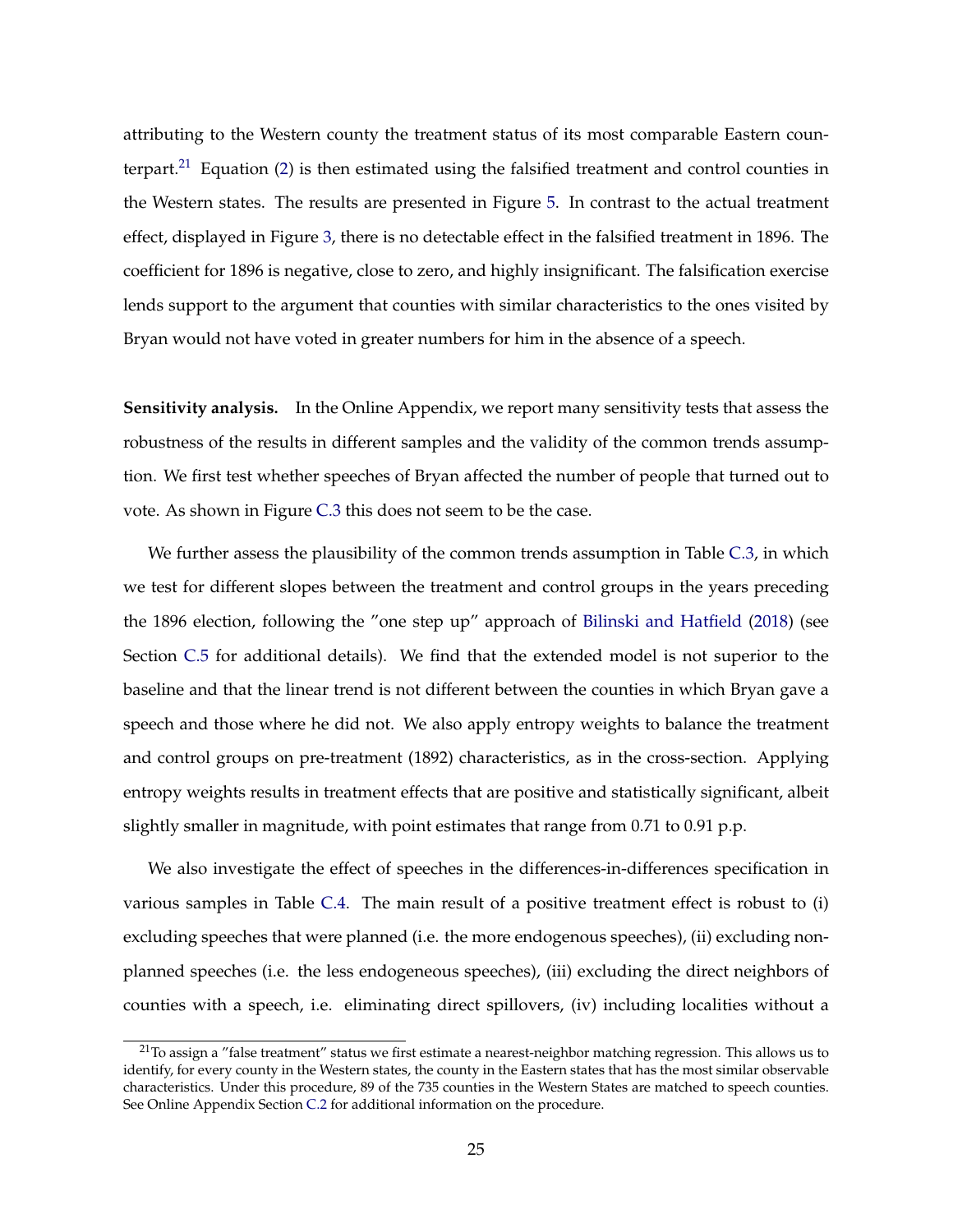<span id="page-25-0"></span>

|                              | (1)        | (2)<br>(3)<br>Free silver in 1896 |                    | (4)         | (6)                    |             |
|------------------------------|------------|-----------------------------------|--------------------|-------------|------------------------|-------------|
| Dep. Variable                | Democratic | National<br>Prohibition           | Socialist<br>Labor | Republican  | National<br>Democratic | Prohibition |
| Speech (binary)              | $1.186***$ | 0.016                             | $-0.004$           | $-1.048***$ | $-0.044$               | $-0.066*$   |
|                              | (0.292)    | (0.017)                           | (0.014)            | (0.291)     | (0.028)                | (0.037)     |
| Democratic vote (%) in 1892  | $0.825***$ | $-0.002***$                       | $0.001**$          | $-0.826***$ | $0.011***$             | $-0.009***$ |
|                              | (0.028)    | (0.000)                           | (0.001)            | (0.028)     | (0.002)                | (0.002)     |
| Populist vote $(\%)$ in 1892 | $0.844***$ | 0.000                             | $0.002**$          | $-0.843***$ | $-0.001$               | $-0.001$    |
|                              | (0.034)    | (0.001)                           | (0.001)            | (0.034)     | (0.002)                | (0.003)     |
| Demographic controls         | Yes        | Yes                               | Yes                | Yes         | Yes                    | Yes         |
| Geographic controls          | Yes        | Yes                               | Yes                | Yes         | Yes                    | Yes         |
| Economic controls            | Yes        | Yes                               | Yes                | Yes         | Yes                    | Yes         |
| <b>State FE</b>              | Yes        | Yes                               | Yes                | Yes         | Yes                    | Yes         |
| Mean dep. variable           | 46.20      | 0.14                              | 0.08               | 51.90       | 0.73                   | 0.94        |
| Mean exp. variable           | 0.27       | 0.27                              | 0.27               | 0.27        | 0.27                   | 0.27        |
| Observations                 | 1,410      | 1,410                             | 1,410              | 1,410       | 1,410                  | 1,410       |
| Clusters                     | 228        | 228                               | 228                | 228         | 228                    | 228         |
| Adjusted $R^2$               | 0.86       | 0.71                              | 0.42               | 0.85        | 0.67                   | 0.48        |

Table 3 – Where do the votes come from? Silver and gold parties

*Notes*: OLS regressions. The unit of observation is a county. Demographic controls: Urban (binary), District population (%), Log population, White (%), Male above 21 (%), Native (%). Geographic controls: Railroad density (km per sq. km), Distance to state capital (log), Distance to state largest city (log), Latitude, Longitude. Economic controls: Farmers (%), Manufacture workers (%), Number of newspapers over eligible voters, Crop value change (log), (log) Distances to silver and gold mines. All regressions include state fixed-effects. Standard errors clustered at the congressional district level in parentheses. \* significant at 10%; \*\* at 5%; \*\*\* at 1%.

railroad, and (v) looking at the full sample of states, even those that Bryan never visited. The treatment effect varies slightly in the different samples and ranges from 0.80 to 1.28 p.p.

#### **3.3 Where do the votes come from?**

In this sub-section, we investigate who voted more for Bryan. We start by analyzing from which parties Bryan gained votes, and focus in particular on the distinction between parties regarding their position in the silver (and gold) debate. We then analyze whether the effect of campaign speeches is strengthened or weakened depending on county characteristics, as well as the timing of a speech relative to the election date. Finally, we incorporate information on the campaign by McKinley into the estimation by looking at the coverage of the two candidates in local newspapers.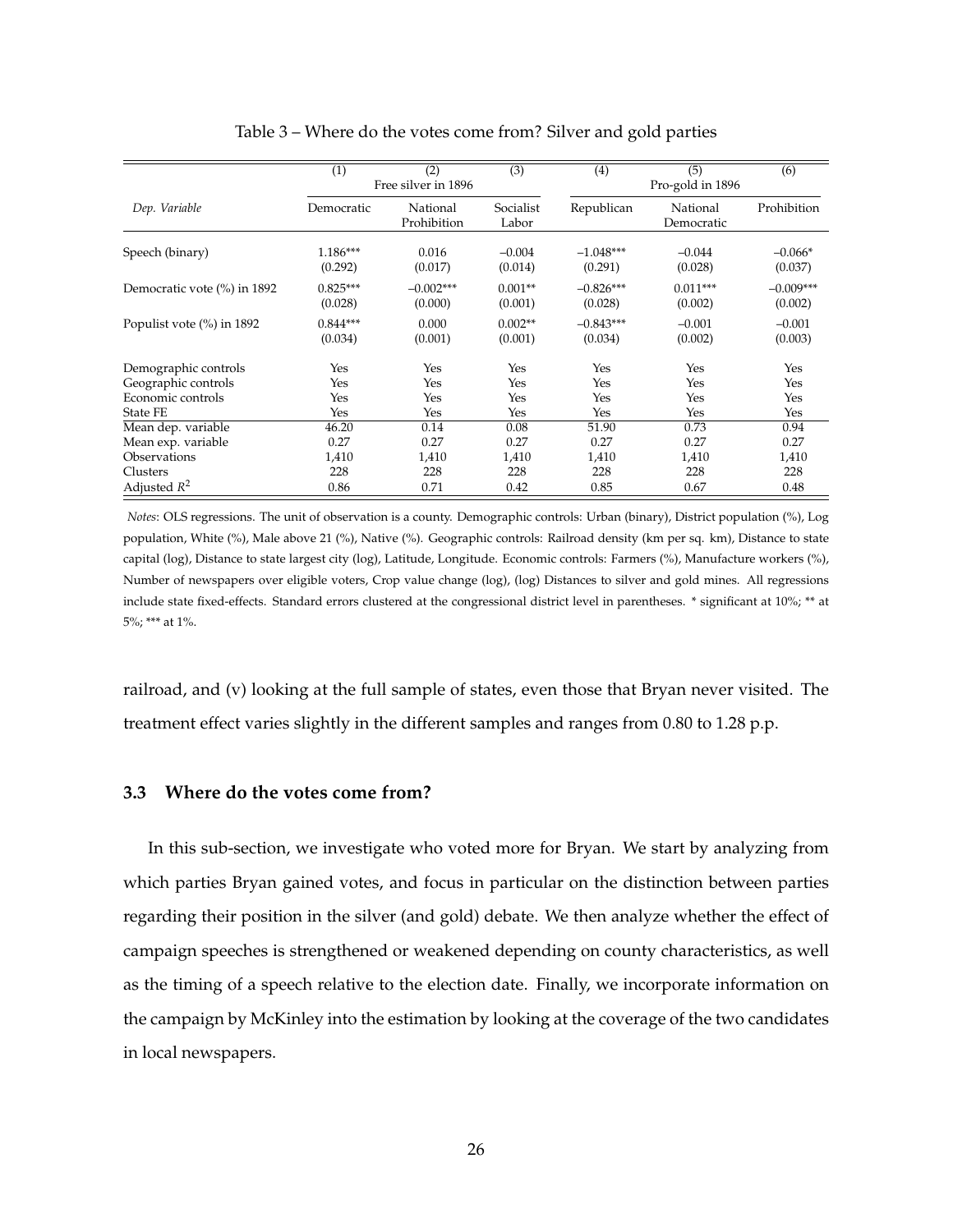**Silver and gold parties.** In Table [3,](#page-25-0) we focus on the vote shares of other parties in the 1896 election to investigate the origin of the Democratic vote in speech counties. We classify parties based on their support for the "free silver" or "pro-gold" movement. The free silver parties in 1896 were the Democratic party, the National Prohibition party ("broad gauge" Prohibition, which also supported free silver and women's suffrage), and the Socialist Labor party. The progold parties were the Republican party, the National Democratic party ("Gold Democrats"), and the Prohibition party ("narrow gauge" Prohibition, which only supported prohibition).

The findings suggest that the Democratic gains in votes in 1896 stem from "pro-gold" parties: the vote shares of the Republican party and the "narrow-gauge" Prohibition party declined significantly in places where Bryan gave a speech, while the effect on the vote share of Gold Democrats marginally fails to reach statistical significance (*p*-value=0.12). On the converse, the vote shares of neither minor free silver party were affected.

**Heterogeneous impacts of Bryan's speeches.** According to the historical literature, Bryan's main campaign goal was to convince the urban labor population [\(Jones,](#page-33-8) [1964\)](#page-33-8). Column (1) of Table [D.3](#page-0-0) documents that the effectiveness of his speeches indeed increased with the share of the industrial labor population, but not with the share of farmers. Interestingly, the main effect of *Workers*(%) is negative and significant, while the main effect of *Farmers*(%) is positive and significant. This implies that counties with a larger industrial labor population voted less for Bryan if he did not visit them. This interaction effect cannot be explained by a differential impact of his speeches in urban places, see Column (2), or by a preference for the Populist party in the previous election, see Column (3). As Column (4) shows, the effect of Bryan is not different in places with other sources of information measured by the number of newspapers (data from [Gentzkow et al.,](#page-32-10) [2011\)](#page-32-10). It is still possible however, that Bryan's speeches had a larger effect in industrial places because they informed workers about his platform. To test for such an informative dimension of speeches, we estimate in Column (5) the triple interaction effect between speeches, industrial workers, and newspapers. Indeed, the results suggest that his speeches had a larger effect in industrial places when alternative sources of information (newspapers) were absent.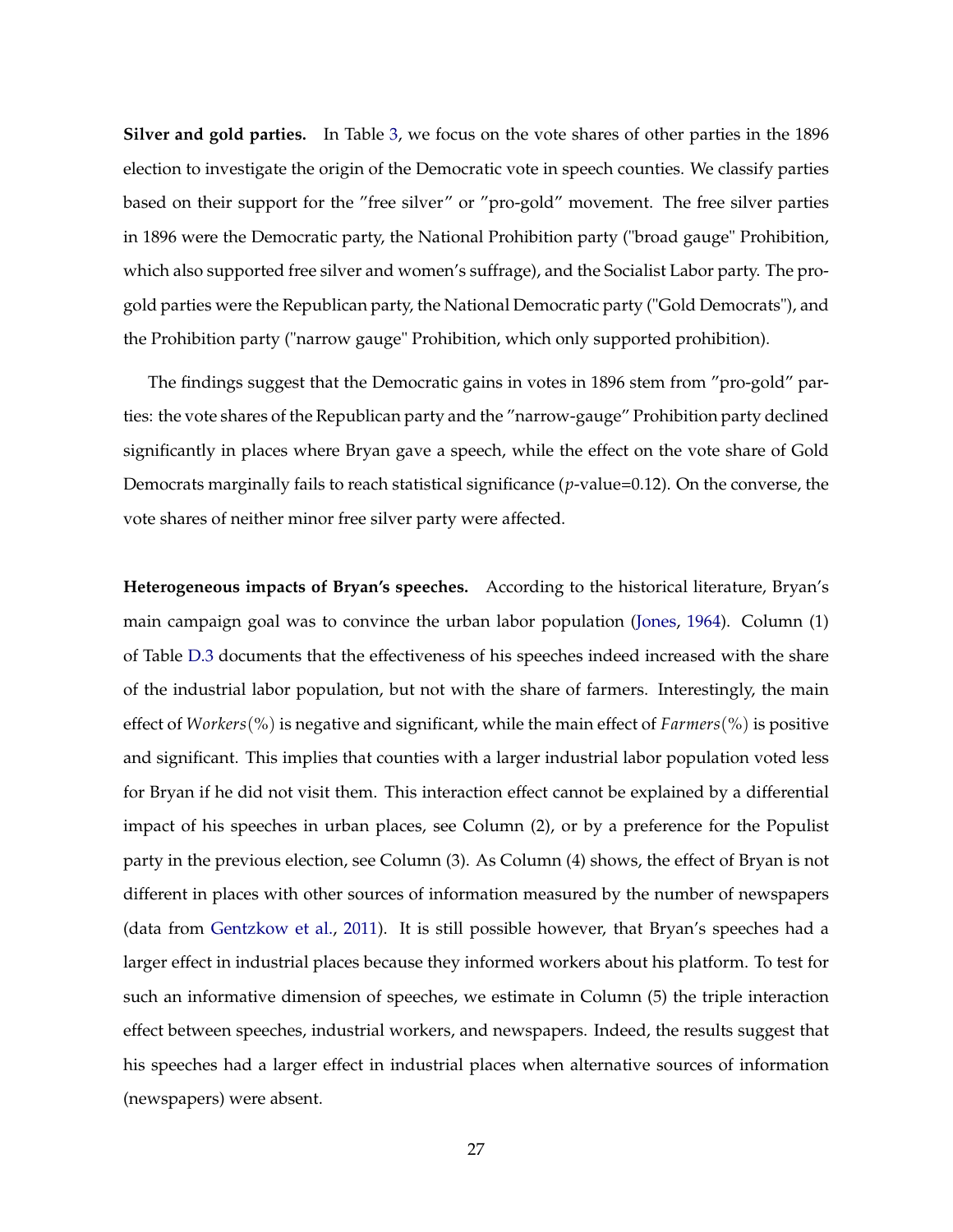Finally, speeches given by Bryan closer to the election date have a greater impact than speeches during the earlier trips. This is evident when splitting the speech indicator into the four trips (Column 6), and when interacting the speech with the number of days that passed since the start of the electoral campaign (Column 7). These results thus speak to the literature on short-lived effects of electoral campaigns, as in [Gerber et al.](#page-32-7) [\(2011\)](#page-32-7).

**Rival campaign information.** A further important question is whether the campaign of McKinley partly offset the campaign efforts of Bryan. Unfortunately, information on rallies or events in support of the Republican candidate is not available. We therefore turn to coverage of the candidates in local newspapers in the months preceding the election (June 1 to November 3, 1896), under the assumption that a greater coverage is indicative of stronger local support for the candidate.<sup>[22](#page-0-0)</sup> Table [D.4](#page-0-0) documents that while the coefficients of the total newspaper coverage of the two candidates in the months before the election have the expected signs, they are very imprecisely estimated. However, we detect a negative interaction effect between speeches and a measure of newspaper coverage of McKinley relative to the coverage of Bryan. This provides some (weak) evidence that speeches had a smaller effect in places where McKinley was covered more widely. It also speaks to the idea that campaign efforts can offset each other.

#### **3.4 Taking stock: Quantifications**

This section tries to assess the overall impact of the Bryan campaign on the National popular vote, the Electoral College, and the House of Representatives composition. Our counterfactual experiment consists of assuming Bryan performed a traditional "front-porch" campaign, as did McKinley and both Democratic and Republican candidates in campaigns before him. With a budget of \$3.6 million, McKinley invited about 500,000 voters to Canton, Ohio. Bryan had a budget of \$675,000. With this budget he was able to reach roughly 4 million voters using the

<sup>&</sup>lt;sup>22</sup>We draw on a collection of digitized newspapers [\(Chronicling America\)](https://chroniclingamerica.loc.gov/), in which we searched for the mentioning of "William J. Bryan", as well as "William McKinley". As a first step, we document that Bryan was covered more frequently in the week after he gave a speech in a county, while the mentions of McKinley do not react to Bryan's campaign visits (see Figure [A.5\)](#page-0-0). This is in line with [Shaw and Gimpel](#page-34-0) [\(2012\)](#page-34-0) who show that Governor Perry's visits also increase his television and newspaper coverage.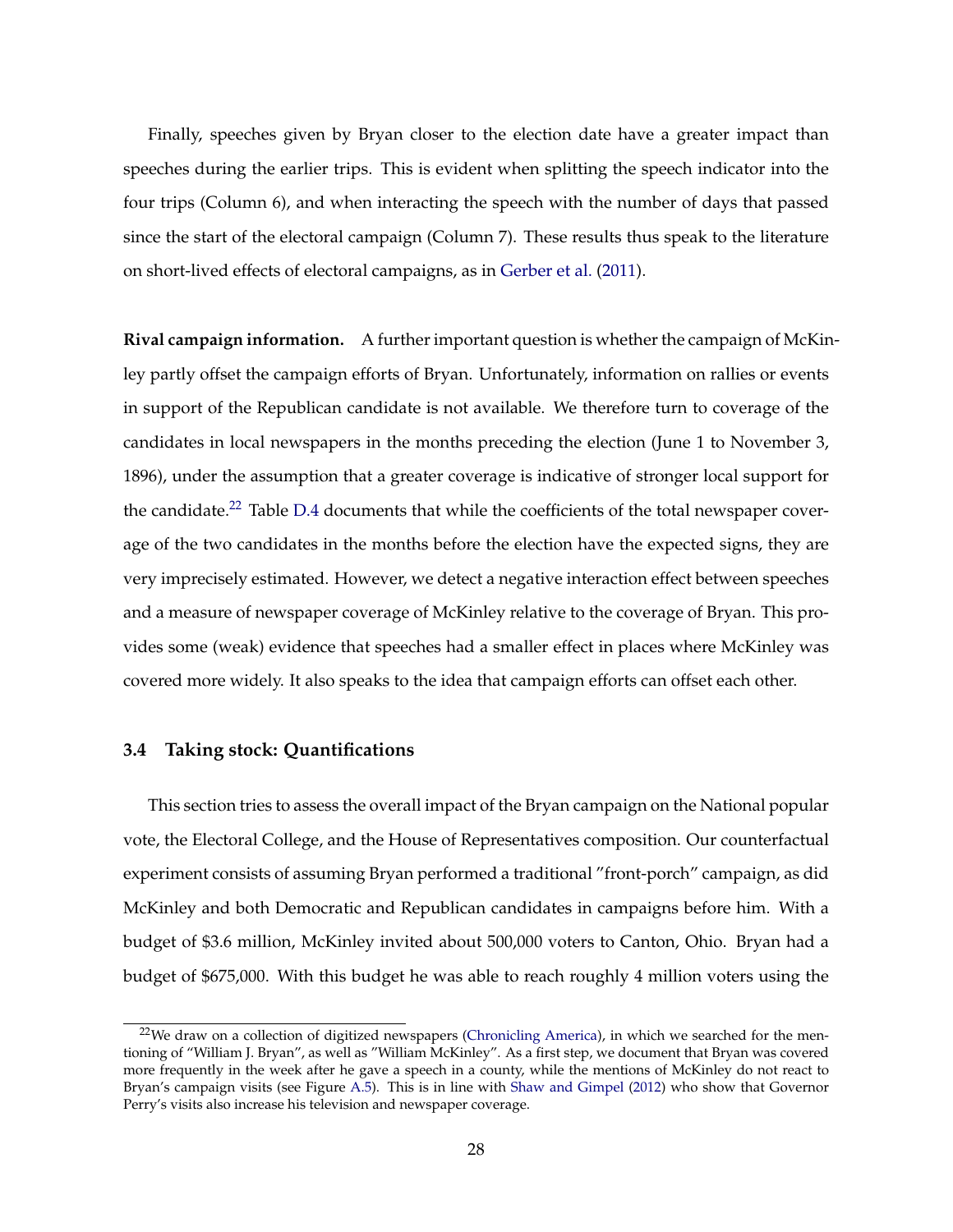railroad network instead of roughly 100,000 voters had he allocated his budget in a similar way as McKinley (\$0.2 instead of \$7.2 per voter).

To construct our counterfactual vote, we assume a constant persuasion rate (regardless of the campaign type) and recalculate the vote share by county with the effect of speeches being  $1/40$  of its actual effect.<sup>[23](#page-0-0)</sup> The state-by-state and National results indicate that the campaign increased the votes at the national level by roughly 60,000 (or roughly 10% of 600,000 in the National difference). Nationwide, this translates into an increase of approximately 0.5 percentage points in the popular vote. Bryan's campaign probably resulted in his very close win in South Dakota and its 4 Electors. No other state electoral outcome would have been overturned. Moreover, the Bryan campaign resulted in 7 to 10 additional seats for the Democratic party in the House of Representatives.

This result can also give a sense of the persuasion rate of the campaign speeches [\(DellaVigna](#page-31-4) [and Kaplan,](#page-31-4) [2007\)](#page-31-4). On average, 20% of the population of exposed counties attended a speech. Actual turnout in exposed counties was not different from turnout in the control ones (see Table [B.7\)](#page-0-0). The estimated counterfactual Democratic vote from the difference-in-differences estimation (Figure [3\)](#page-21-0), would be 46.2%. This implies that the persuasion rate of the railroad campaign was  $4\%$  ( $sd = 5\%$ ). The within-state cross-sectional estimation gives a persuasion rate that is of a similar magnitude (5%). These persuasion rates are in line with the rates proposed in the literature (between 2% and 20%).

# **4 Conclusion**

In this paper, we evaluate the effect of campaign appearances relative to a "front-porch" campaign in a unique historical context: the first whistle-stop tour by a Presidential candidate in the 1896 election. We show, through different identification strategies, that campaign visits increased the Democratic party vote share by about one percentage point on average. Our analysis suggests that it is unlikely that this effect is upward biased due to selection on unob-

<sup>&</sup>lt;sup>23</sup>In other words, in our counterfactual we assume that Bryan would have invited 100,000 voters from the locations in which he gave speeches. State-by-state results of this counterfactual exercise are presented in Table [D.5.](#page-0-0)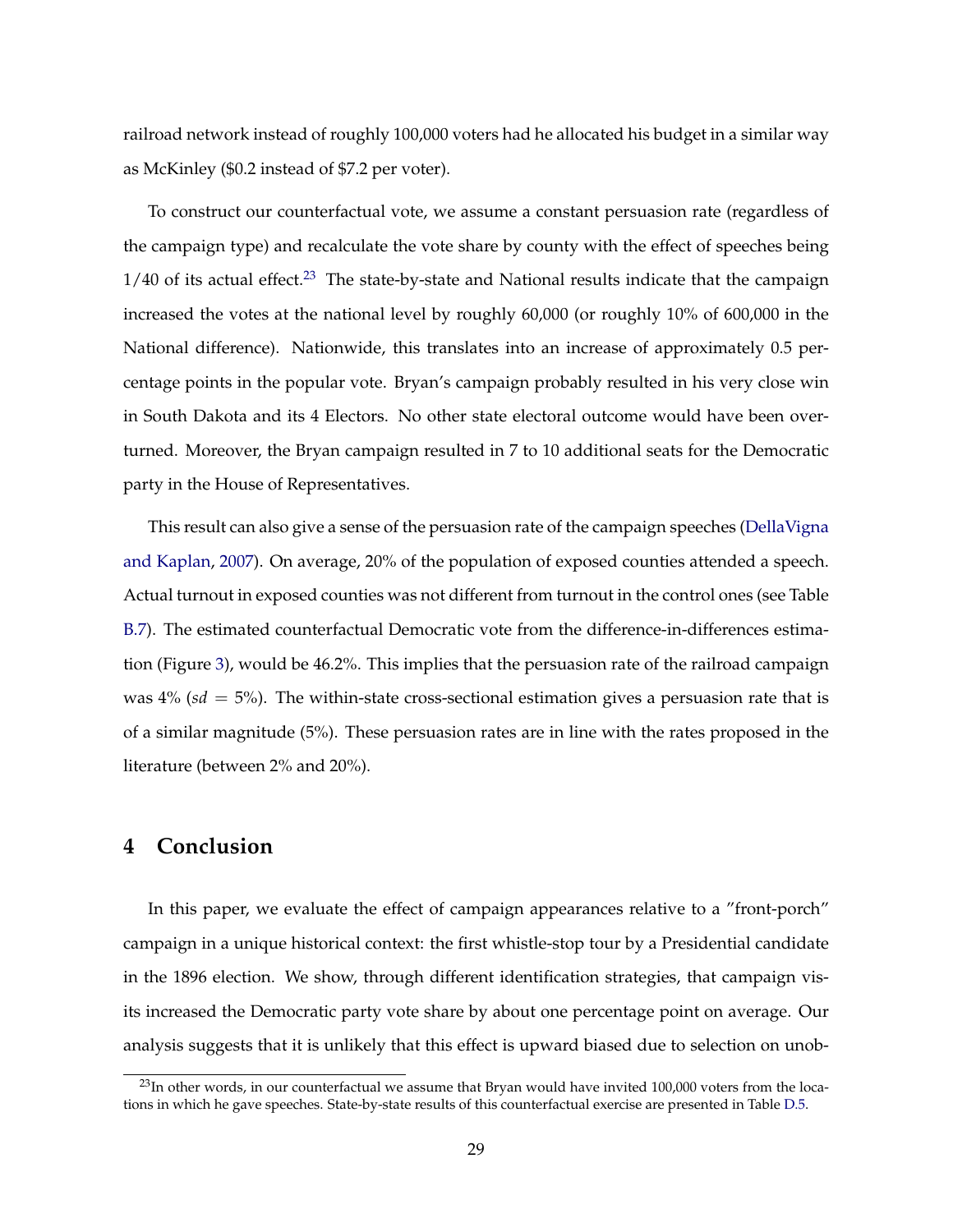servables, and we regard the effect size as a lower bound. We also find that the increase in votes stems from persuading the previously non-aligned industrial labor population, and is not just a mobilization effect that materializes in higher turnout.

Our results imply that campaign effects do not need to be minimal if campaigning efforts and skills are unbalanced. While one-sided electoral campaigns are unlikely in pluralist democracies, some countries have relaxed campaign financing rules recently, for example, the United States following the *Citizens United vs. FEC* ruling. Such decisions could, under some circumstances, give an exceptionally strong campaign advantage to one candidate. Our findings indicate that, in a context of severe political polarization, while loop-sided campaigns matter, it is probably unrealistic to assume that campaign efforts can completely overturn an electoral result.

More broadly, our findings shed light on the survival of traditional campaign speeches in the age of mass and social media. Even today, in-person visits remain a very important electoral campaign strategy; during the 2016 Presidential election, Donald Trump addressed the crowds directly 73 times and Hillary Clinton made 79 campaign visits.[24](#page-0-0) In the presence of mass media that reduce the informational content of campaign visits (belief-based persuasion), non-informative dimensions may matter more (preference-based persuasion), such as candidate attributes or the mere presence of a Presidential candidate. While this dimension is not thoroughly explored here, we do believe that this unique context could be exploited to distinguish between these two types of persuasive communication.

<sup>24</sup>Source: *The American Presidency Project*, University of California at Santa Barbara.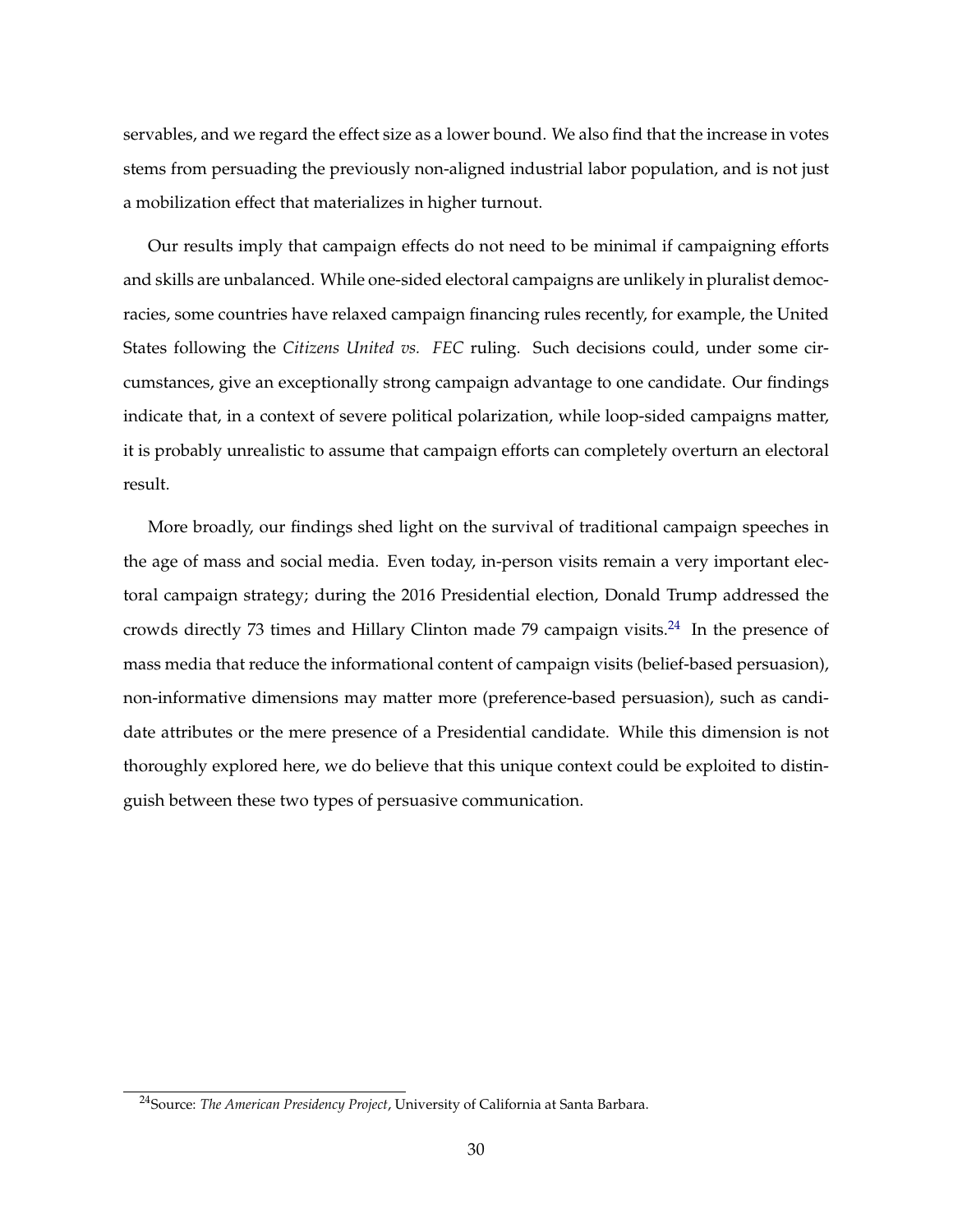### **References**

- <span id="page-30-4"></span>**Abramowitz, Alan and Costas Panagopoulos**, "Trump on the Trail: Assessing the Impact of Presidential Campaign Visits on Voting Behavior in the 2018 Midterm Elections," *Presidential Studies Quarterly*, 2020.
- <span id="page-30-0"></span>**Acemoglu, Daron, Georgy Egorov, and Konstantin Sonin**, "A political theory of populism," *The Quarterly Journal of Economics*, 2013, *128* (2), 771–805.
- <span id="page-30-5"></span>**Adena, Maja, Ruben Enikolopov, Maria Petrova, Veronica Santarosa, and Ekaterina Zhuravskaya**, "Radio and the Rise of the Nazis in Prewar Germany," *The Quarterly Journal of Economics*, 2015, *130* (4), 1885–1939.
- <span id="page-30-2"></span>**Althaus, Marco**, "German Elections and Modern Campaign Techniques," *Routledge Handbook of Political Management. Routledge, New York et al*, 2009, pp. 295–316.
- <span id="page-30-1"></span>**Althaus, Scott L, Peter F Nardulli, and Daron R Shaw**, "Candidate appearances in presidential elections, 1972-2000," *Political Communication*, 2002, *19* (1), 49–72.

<span id="page-30-8"></span>**Assouad, Lydia**, "Charismatic Leaders and Nation Building," 2021.

- <span id="page-30-9"></span>**Atack, Jeremy**, "On the use of geographic information systems in economic history: The American transportation revolution revisited," *The Journal of Economic History*, 2013, *73* (02), 313– 338.
- <span id="page-30-3"></span>**Azari, Julia and Marc J Hetherington**, "Back to the future? What the politics of the late nineteenth century can tell us about the 2016 election," *The ANNALS of the American Academy of Political and Social Science*, 2016, *667* (1), 92–109.
- <span id="page-30-6"></span>**Bassi, Vittorio and Imran Rasul**, "Persuasion: A case study of papal influences on fertilityrelated beliefs and behavior," *American Economic Journal: Applied Economics*, 2017, *9* (4), 250– 302.
- <span id="page-30-7"></span>**Becker, Sascha O, Yuan Hsiao, Steven Pfaff, and Jared Rubin**, "Multiplex Network Ties and the Spatial Diffusion of Radical Innovations: Martin Luther's Leadership in the Early Reformation," *American Sociological Review*, 2020, *85* (5), 857–894.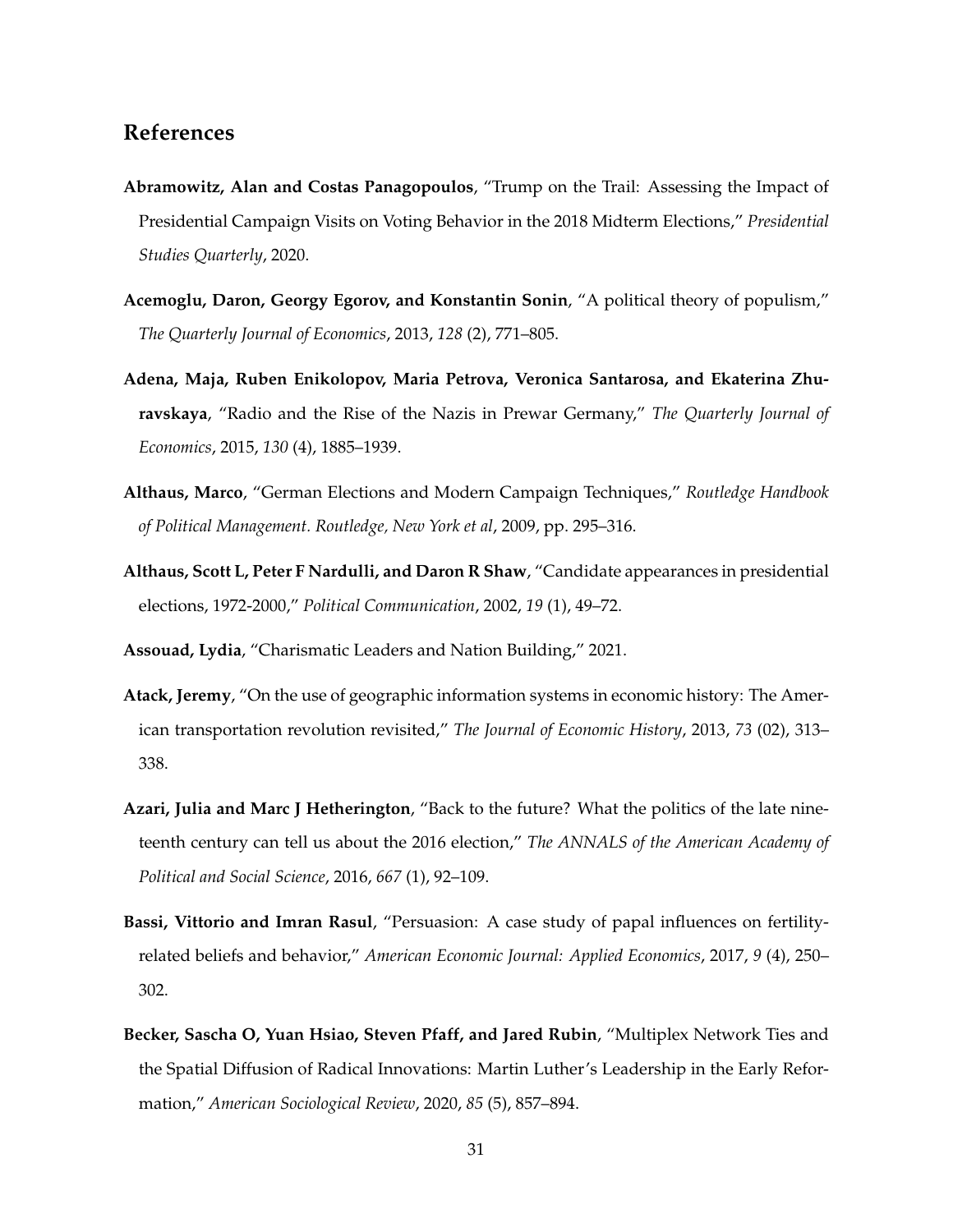- <span id="page-31-10"></span>**Bilinski, Alyssa and Laura A Hatfield**, "Nothing to see here? Non-inferiority approaches to parallel trends and other model assumptions," *arXiv preprint arXiv:1805.03273*, 2018.
- <span id="page-31-3"></span>**Campante, Filipe, Ruben Durante, and Francesco Sobbrio**, "Politics 2.0: The multifaceted effect of broadband internet on political participation," *Journal of the European Economic Association*, 2017, *16* (4), 1094–1136.
- <span id="page-31-6"></span>**Clubb, Jerome M, William H Flanigan, and Nancy H Zingale**, *Electoral data for counties in the United States: Presidential and congressional races, 1840-1972*, Inter-university Consortium for Political and Social Research, 1987.
- <span id="page-31-9"></span>**Colella, Fabrizio, Rafael Lalive, Seyhun Orcan Sakalli, and Mathias Thoenig**, "Inference with arbitrary clustering," 2019.
- <span id="page-31-8"></span>**Conley, Timothy G**, "GMM estimation with cross sectional dependence," *Journal of Econometrics*, 1999, *92* (1), 1–45.
- <span id="page-31-7"></span>**Couttenier, Mathieu, Pauline Grosjean, and Marc Sangnier**, "The wild west is wild: The homicide resource curse," *Journal of the European Economic Association*, 2017, *15* (3), 558–585.
- <span id="page-31-4"></span>**DellaVigna, Stefano and Ethan Kaplan**, "The Fox News effect: Media bias and voting," *The Quarterly Journal of Economics*, 2007, *122* (3), 1187–1234.
- <span id="page-31-0"></span>**and Matthew Gentzkow**, "Persuasion: empirical evidence," *Annual Review of Economics*, 2010, *2* (1), 643–669.
- <span id="page-31-1"></span>**Devine, Christopher J**, "What if Hillary Clinton had gone to Wisconsin? Presidential campaign visits and vote choice in the 2016 election," in "The Forum," Vol. 16 de Gruyter 2018, pp. 211– 234.
- <span id="page-31-5"></span>**Geer, John G**, "Critical realignments and the public opinion poll," *The Journal of Politics*, 1991, *53* (2), 434–453.
- <span id="page-31-2"></span>**Gentzkow, Matthew**, "Television and voter turnout," *The Quarterly Journal of Economics*, 2006, *121* (3), 931–972.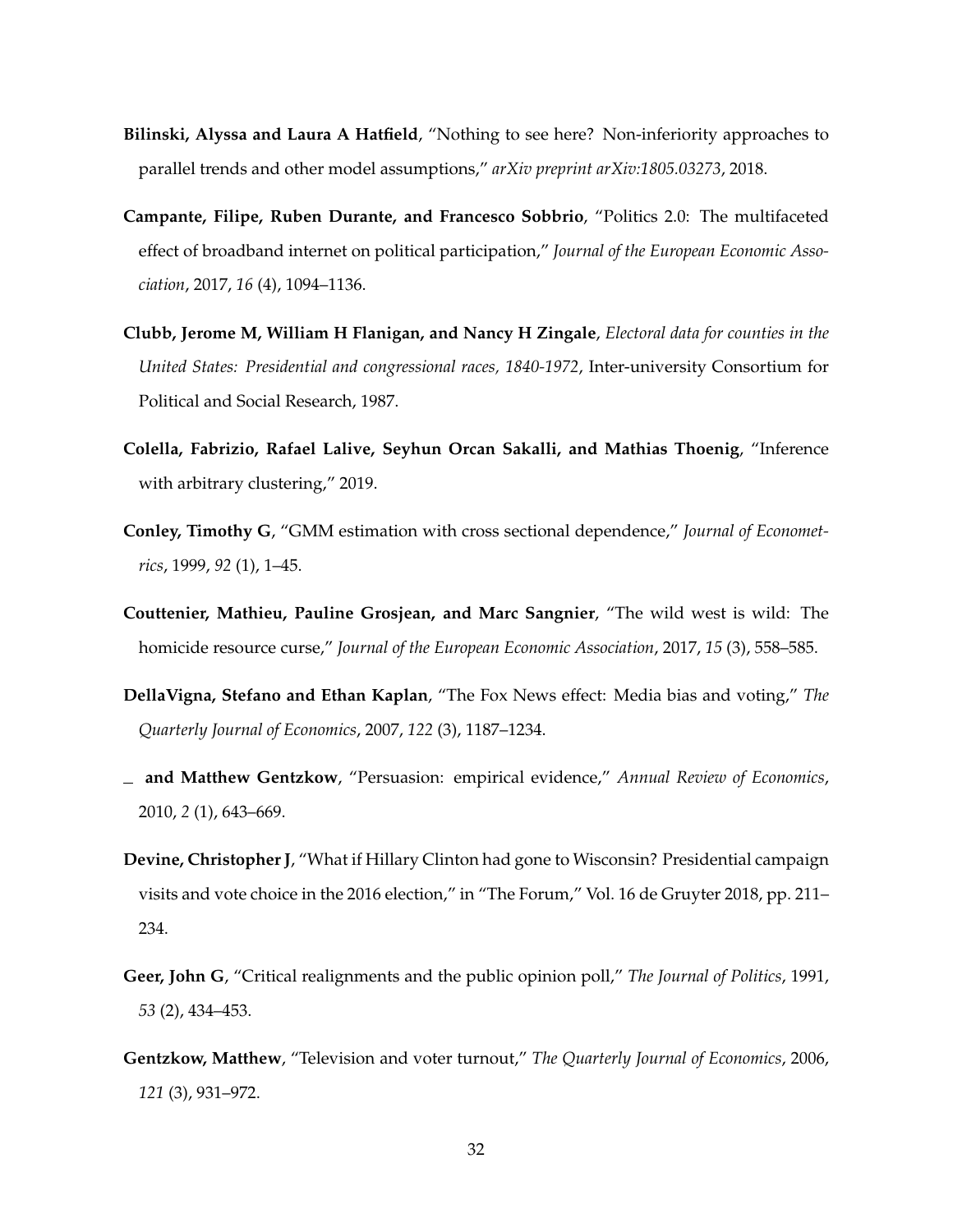- <span id="page-32-10"></span>**, Jesse M Shapiro, and Michael Sinkinson**, "The effect of newspaper entry and exit on electoral politics," *The American Economic Review*, 2011, *101* (7), 2980–3018.
- <span id="page-32-7"></span>**Gerber, Alan S, James G Gimpel, Donald P Green, and Daron R Shaw**, "How large and longlasting are the persuasive effects of televised campaign ads? Results from a randomized field experiment," *American Political Science Review*, 2011, *105* (01), 135–150.
- <span id="page-32-6"></span>**Guriev, Sergei, Nikita Melnikov, and Ekaterina Zhuravskaya**, "3G Internet and Confidence in Government," *The Quarterly Journal of Economics*, 2021, *136* (4), 2533–2613.
- <span id="page-32-11"></span>**Hainmueller, Jens**, "Entropy balancing for causal effects: A multivariate reweighting method to produce balanced samples in observational studies," *Political Analysis*, 2012, *20* (1), 25–46.
- <span id="page-32-9"></span>**Harpine, William D**, *From the front porch to the front page: McKinley and Bryan in the 1896 presidential campaign*, Vol. 13, Texas A&M University Press, 2006.
- <span id="page-32-4"></span>**Heersink, Boris and Brenton D Peterson**, "Truman defeats Dewey: The effect of campaign visits on election outcomes," *Electoral Studies*, 2017, *49*, 49–64.
- <span id="page-32-2"></span>**Herr, J Paul**, "The impact of campaign appearances in the 1996 election," *Journal of Politics*, 2002, *64* (3), 904–913.
- <span id="page-32-3"></span>**Holbrook, Thomas M**, "Did the whistle-stop campaign matter?," *PS: Political Science and Politics*, 2002, *35* (1), 59–66.
- <span id="page-32-0"></span>**Iyengar, Shanto and Adam F Simon**, "New perspectives and evidence on political communication and campaign effects," *Annual Review of Psychology*, 2000, *51* (1), 149–169.
- <span id="page-32-5"></span>**Jäger, Kai**, "When Do Campaign Effects Persist for Years? Evidence from a Natural Experiment," *American Journal of Political Science*, 2019.
- <span id="page-32-8"></span>**Jensen, Richard J**, *The winning of the Midwest: social and political conflict, 1888-1896*, Vol. 2, University of Chicago Press, 1971.
- <span id="page-32-1"></span>**Jones, Jeffrey M**, "Does bringing out the candidate bring out the votes? The effects of nominee campaigning in Presidential elections," *American Politics Quarterly*, 1998, *26* (4), 395–419.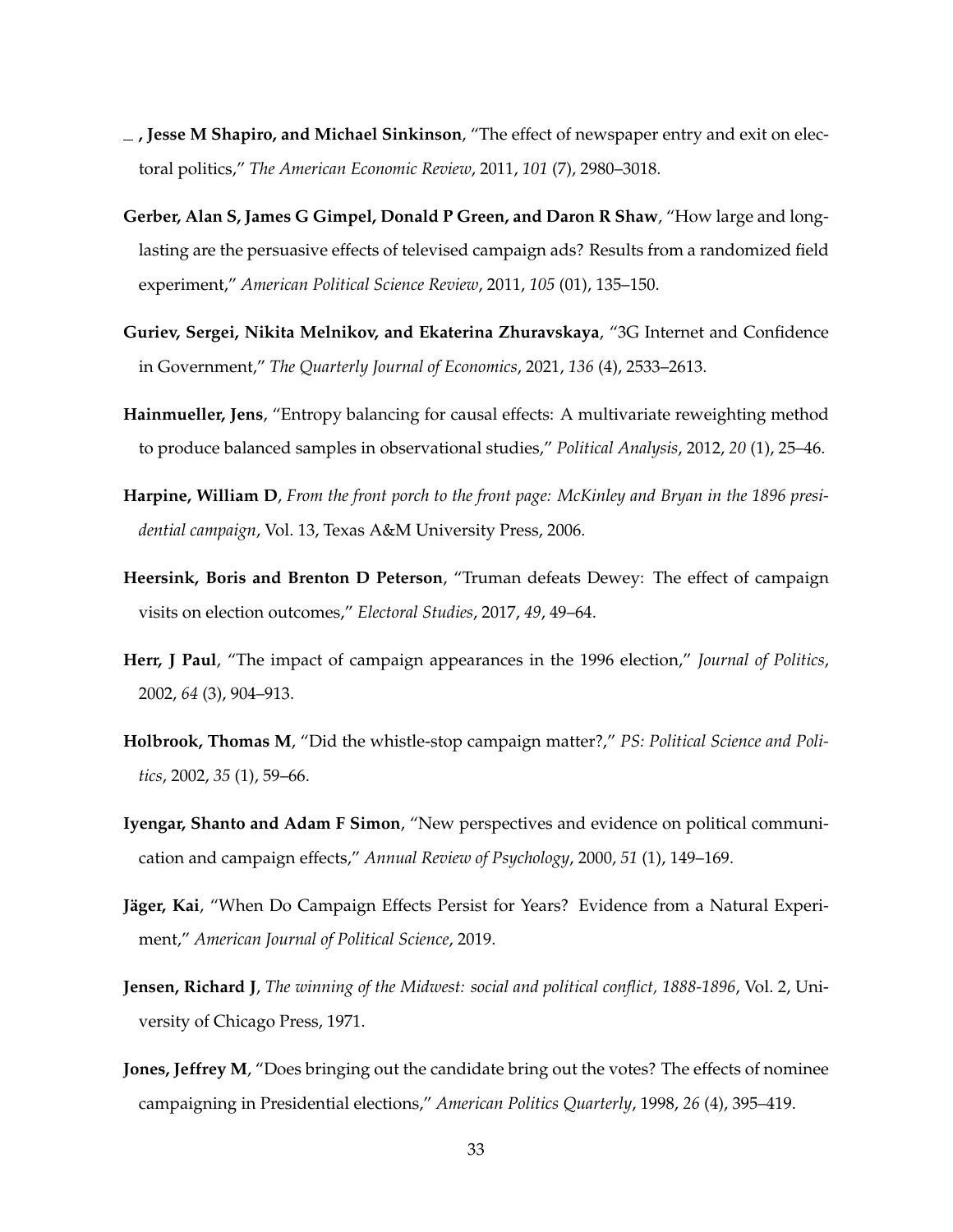<span id="page-33-8"></span>**Jones, Stanley Llewellyn**, *The Presidential Election of 1896*, University of Wisconsin Press, 1964.

- <span id="page-33-4"></span>**Jr, Valdimer O Key**, "A theory of critical elections," *The Journal of Politics*, 1955, *17* (1), 3–18.
- <span id="page-33-1"></span>**Kalla, Joshua L and David E Broockman**, "The minimal persuasive effects of campaign contact in general elections: Evidence from 49 field experiments," *American Political Science Review*, 2018, *112* (1), 148–166.
- <span id="page-33-0"></span>**Kaltwasser, Cristóbal Rovira, Paul A Taggart, Paulina Ochoa Espejo, and Pierre Ostiguy**, *The Oxford Handbook of Populism*, Oxford University Press, 2017.
- <span id="page-33-10"></span>**Kaslovsky, Jaclyn**, "Senators at Home: Local Attentiveness and Policy Representation in Congress," *American Political Science Review*, 2021, pp. 1–17.
- <span id="page-33-2"></span>**Middleton, Alia**, "Hitting the Road," in "Communicating and Strategising Leadership in British Elections," Springer, 2021, pp. 17–54.
- <span id="page-33-11"></span>**Oster, Emily**, "Unobservable selection and coefficient stability: Theory and evidence," *Journal of Business & Economic Statistics*, 2019, *37* (2), 187–204.
- <span id="page-33-9"></span>**Pixton, John E**, "Charles G. Dawes and the McKinley Campaign," *Journal of the Illinois State Historical Society (1908-1984)*, 1955, *48* (3), 283–306.
- <span id="page-33-6"></span>**Pons, Vincent**, "Will a five-minute discussion change your mind? A countrywide experiment on voter choice in France," *The American Economic Review*, 2018, *108* (6), 1322–63.
- <span id="page-33-7"></span>**Romer, Christina**, "Spurious volatility in historical unemployment data," *Journal of Political Economy*, 1986, *94* (1), 1–37.
- <span id="page-33-3"></span>**Schmitt, Hermann, Sara Hobolt, and Sebastian Adrian Popa**, "Does personalization increase turnout? Spitzenkandidaten in the 2014 European Parliament elections," *European Union Politics*, 2015, *16* (3), 347–368.
- <span id="page-33-5"></span>**Selb, Peter and Simon Munzert**, "Examining a most likely case for strong campaign effects: Hitler's speeches and the rise of the Nazi party, 1927–1933," *American Political Science Review*, 2018, *112* (4), 1050–1066.